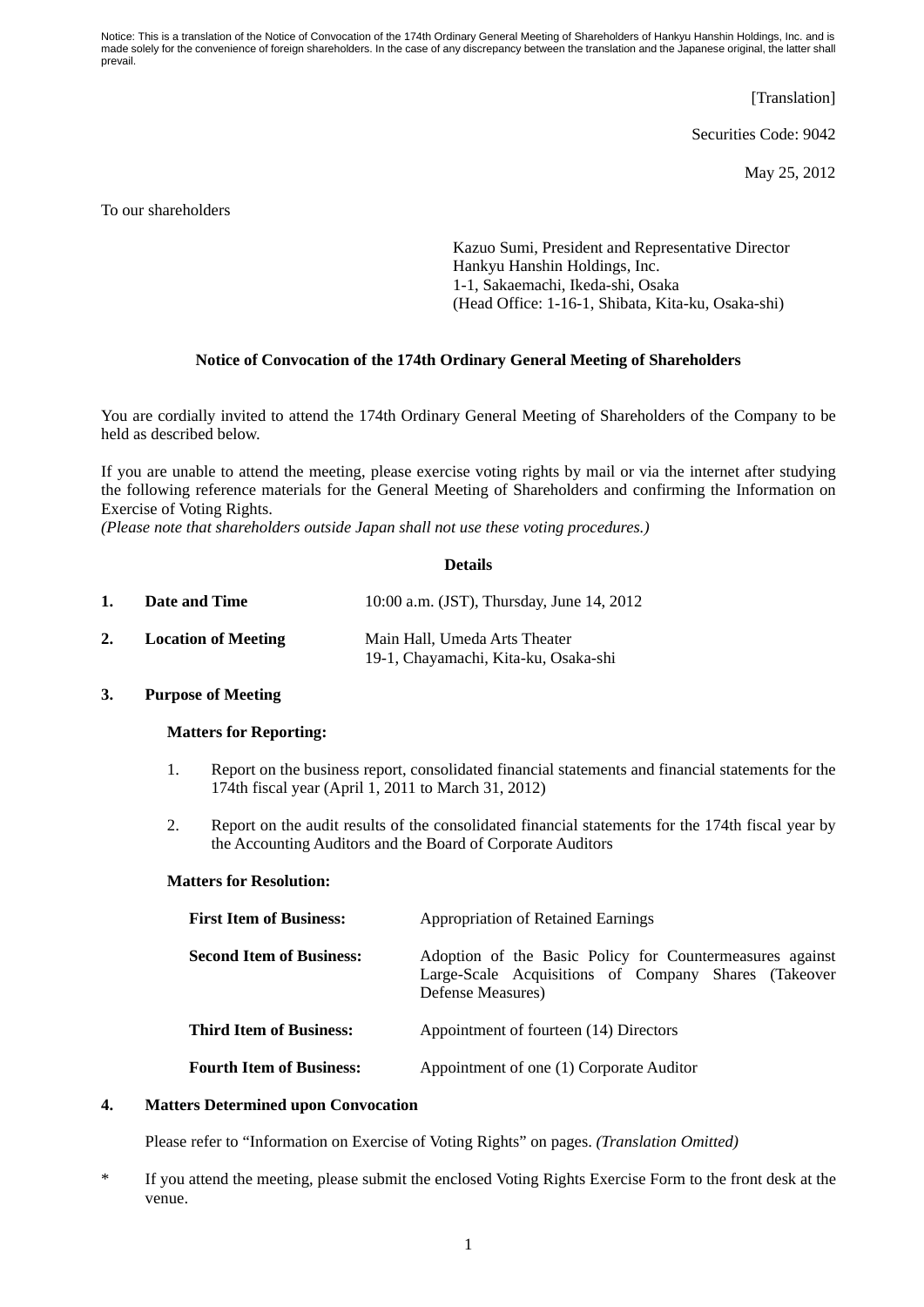- \* Because "Ⅵ. Corporate Structure and Policy, 2. Basic Policy for Control of Company" indicated in the business report, the notes for the consolidated financial statements and the notes for the financial statements are posted on our website (http://holdings.hankyu-hanshin.co.jp/ir/) pursuant to the provisions of the laws and ordinances and Article 16 of the Articles of Incorporation of the Company, those contents are not included in the Exhibit (only the Japanese original available) attached to this Notice of Convocation of the General Meeting of Shareholders. The business report, consolidated financial statements and financial statements audited by the Corporate Auditors and the Accounting Auditors are those posted on our website as described above in addition to the documents listed in the Exhibit attached to this Notice of Convocation of the General Meeting of Shareholders.
- \* Please understand that if any revisions are required to be made to the matters to be indicated in the business report, consolidated financial statements, financial statements and reference materials for the General Meeting of Shareholders, the revisions will be posted on our website described above.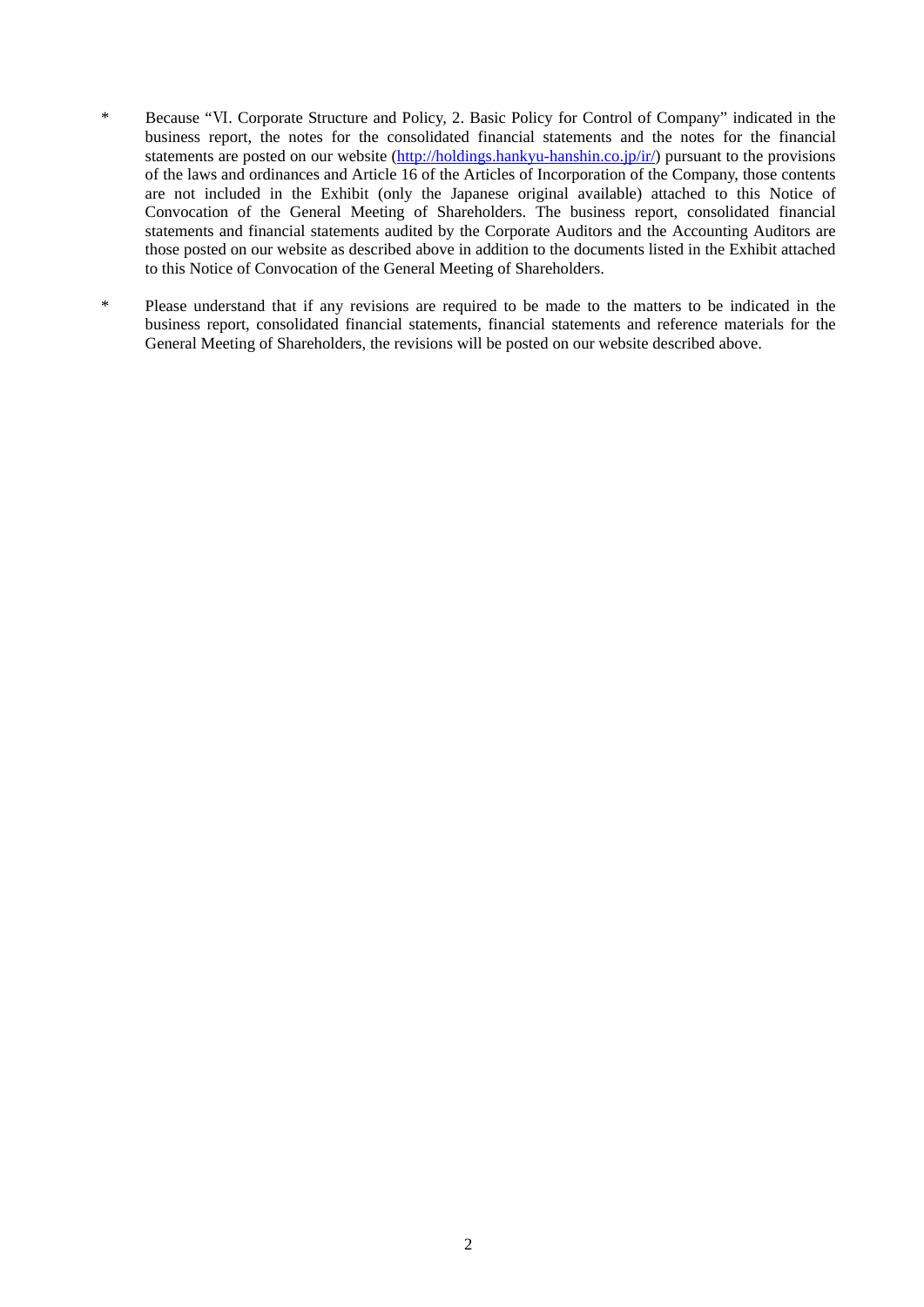## **Reference Materials for General Meeting of Shareholders**

# **Items of Business and Reference Matters**

# **First Item of Business: Appropriation of Retained Earnings**

Our group intends to improve the competitiveness of each core business led under the initiative of key companies that fall under the Company's responsibility to perform group management, and endeavors to demonstrate the comprehensive strength of the group through collaboration between core businesses.

Our basic policy for share dividends is to make efforts to strengthen our management base and financial position and distribute constant dividends. In order to maintain a balance between improving our core businesses and strengthening our financial position and to continue distributing constant dividends, the Company wishes to appropriate final dividends for the current fiscal year as follows:

(1) Matters relating to, and total amount of, dividend property to be allotted to the shareholders:

5 yen per share of common stock of the Company, totaling 6,334,366,260 yen

(2) Date that the dividend of Retained Earnings becomes effective:

June 15, 2012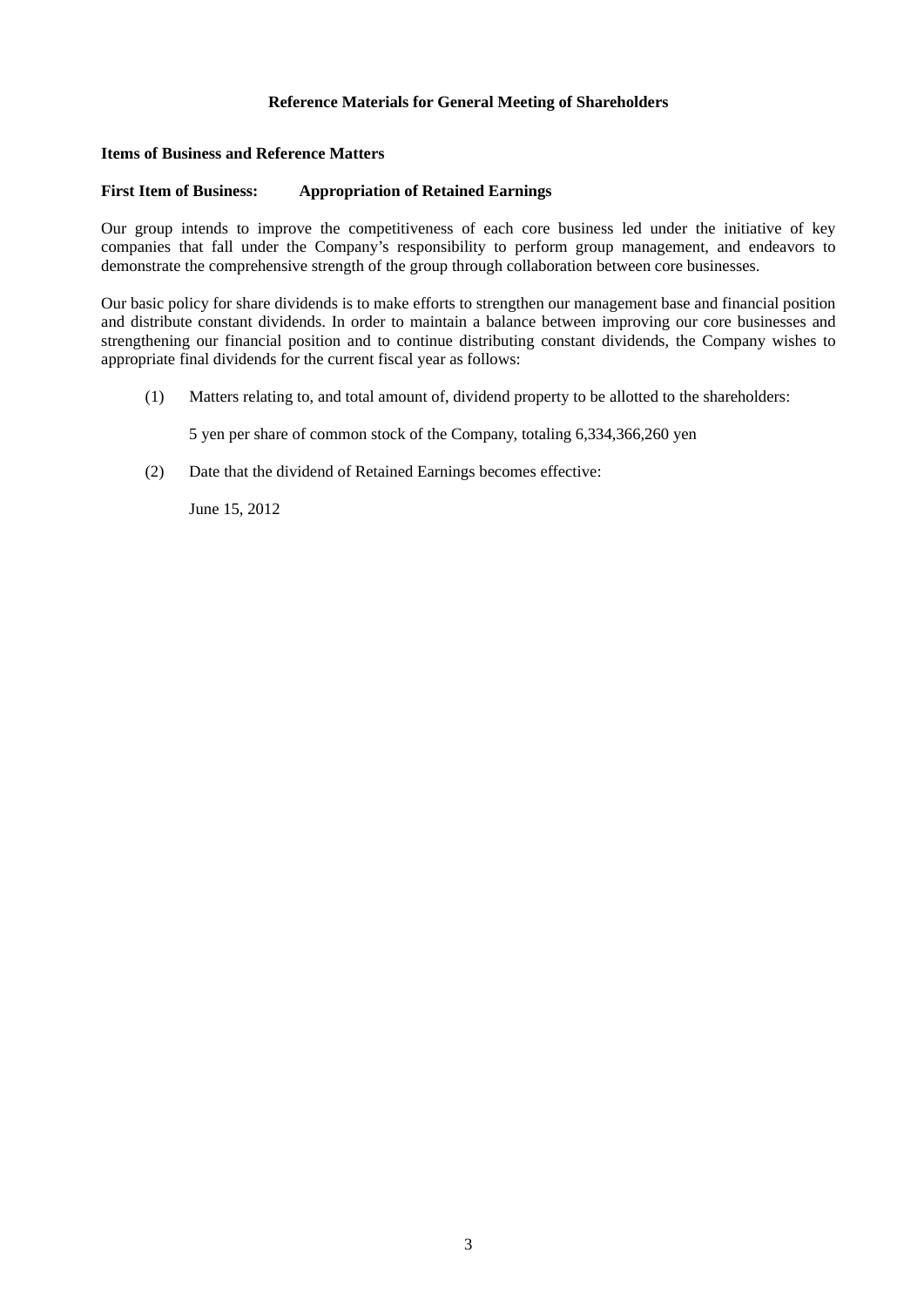## **Second Item of Business: Adoption of the Basic Policy for Countermeasures against Large-Scale Acquisitions of Company Shares (Takeover Defense Measures)**

The basic policy for countermeasures against large-scale acquisitions of Company shares approved by the general meeting of shareholders held on June 17, 2009 (the "Former Basic Policy") and the plan for countermeasures to large-scale acquisitions of the Company shares (the "Former Plan") adopted by resolution of the Board of Directors on June 17, 2009, will expire at the conclusion of this Ordinary General Meeting of Shareholders.

Accordingly, the Company proposes to obtain the shareholders' approval to adopt once again the Company's Basic Policy for Countermeasures against Large-Scale Acquisitions of Company Shares under Article 17 of the Company's Articles of Incorporation (the "Basic Policy") as a measure to prevent decisions on the Company's financial and business policies from being controlled by persons deemed inappropriate (Article 118, Item 3(ii)(2.) of the Enforcement Regulations of the Companies Act) in light of the basic policy on persons who control decisions on the Company's financial and business policies (as provided in the main text of Item 3 of Article 118 of the Enforcement Regulations of the Companies Act) provided for in Section 1 below.

In updating the Basic Policy, although the Company made some minor and formal amendments to the language of the Former Basic Policy, no substantial changes were made to the content of the Former Basic Policy.

In addition, the Company submits the Basic Policy detailed in Section 3 below for the shareholder's approval and is taking the measures described in Section 2 below. The decision by the Board of Directors to take these measures and the reasons for those decisions are described in B. of Reference Matters on Basic Policy below. The Company seeks the shareholders' understanding and approval for this Second Item of Business.

## **1. Basic Policy on Persons Who Control Decisions on the Company's Financial and Business Policies**

In order to ensure and enhance the Company's corporate value and the common interests of its shareholders ("Corporate Value and Shareholders' Common Interests"), the Company believes it is essential to carry out management with a particular emphasize on (i) a social mission, such as an active engagement in safety measures over the mid to long term, (ii) promoting large-scale development aiming for mid to long term business growth, (iii) maintaining relationships of trust with administrative agencies, residents and any other related parties along the lines operated by the Company, and (iv) strengthening the combined strength of our group by demonstrating the best synergies possible that can be created by the organic combination of each core business of our group companies. We believe that if these elements are not ensured and enhanced over the mid to long term, the Company's Corporate Value and Shareholders' Common Interests could be harmed. The Company therefore believes that the persons who control decisions on the Company's financial and business policies need to be persons who fully understand these matters and who will make it possible to ensure and enhance the Company's Corporate Value and Shareholders' Common Interests over the mid to long term.

The Company will not reject a large-scale acquisition of Company shares off hand if the acquisition would contribute to the Company's Corporate Value and Shareholders' Common Interests. Nonetheless, there are some forms of corporate acquisition that benefit neither the corporate value of the target company nor the common interests of its shareholders, such as those with a purpose that would obviously harm the target company's Corporate Value and Shareholders' Common Interests, those with the potential to in effect force shareholders to sell their shares, those that do not provide sufficient time or information for the target Board of Directors and shareholders to consider the terms of the acquisition or for the target Board of Directors to make an alternative proposal, and those that require the target company to negotiate with the acquirer in order to procure more favorable terms for shareholders than those presented by the acquirer.

Our group consists of various affiliates and covers a comprehensive range of business fields, the core businesses of which are urban transportation, real estate, entertainment and communication, travel and international transport, hotels, and retailing. The Company therefore believes that if it receives an acquisition proposal from an acquirer who is an outsider to the Company it is not always easy to fully understand the tangible and intangible elements comprising the Company's management resources, the potential effects of measures focusing on future synergies that could be created by the organic combination of each business field, and other elements that comprise the corporate value of the Company and appropriately determine the effects of the acquisition on the Company's Corporate Value and Shareholders' Common Interests in a short period of time.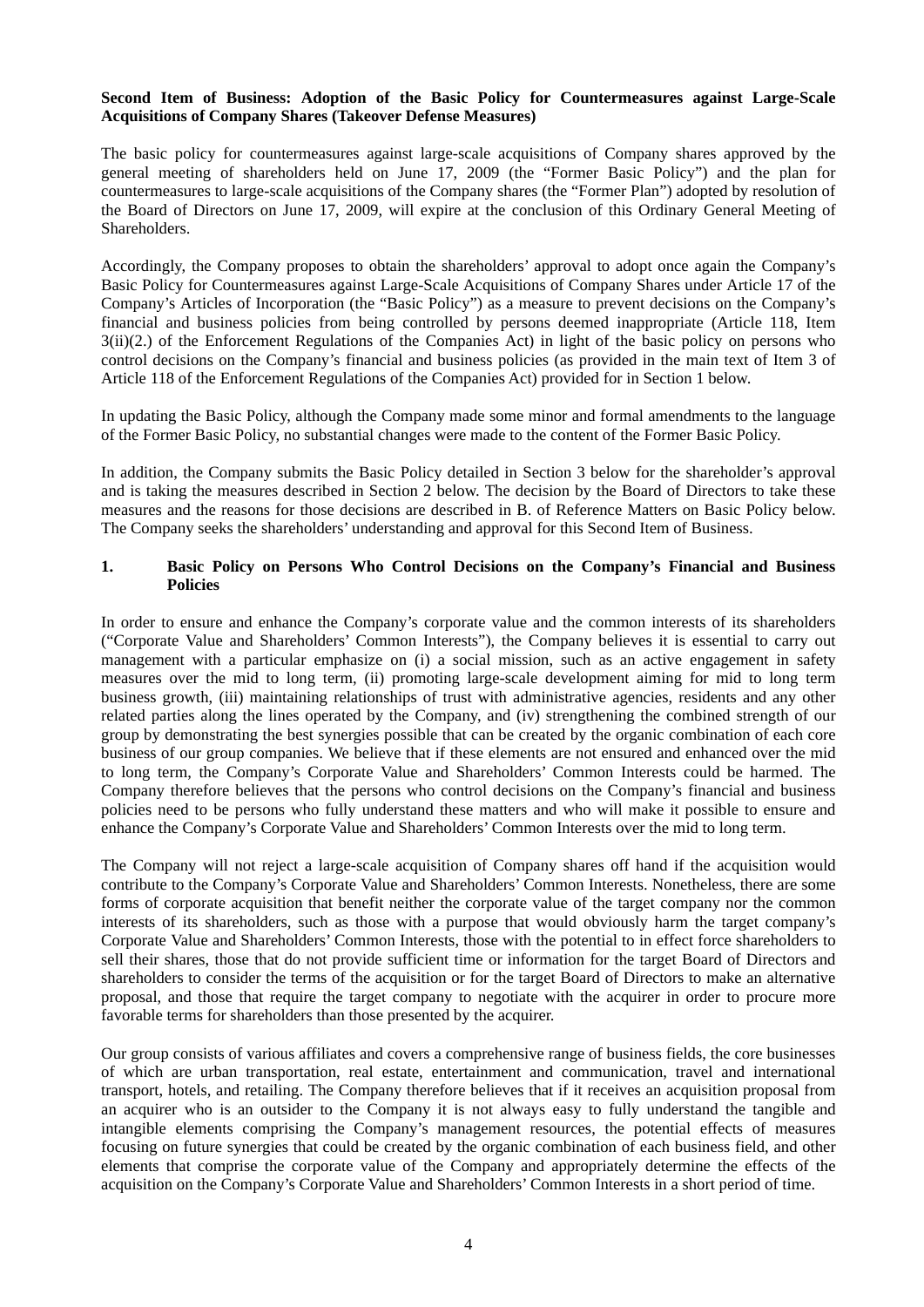Taking into account the matters described above, the Board of Directors believes it essential to develop, in ordinary times, a system for deterring acquisitions that are detrimental to the Company's Corporate Value and Shareholders' Common Interests by securing the necessary time and information for shareholders to decide whether or not to accept the proposed acquisition and enable the Board of Directors to present an alternative proposal or to negotiate for the benefit of the shareholders in order to prevent inappropriate acquisitions of the Company's shares that threaten to harm the Company's Corporate Value and Shareholders' Common Interests.

## **2. Special Measures to Make Effective Use of the Company's Assets, Form an Appropriate Corporate Group, and Otherwise Realize the Basic Policy Provided for in Section 1**

## **(1) Measures to Contribute the Company's Corporate Value**

Our group has dramatically expanded the zone within which people live their lives by connecting high-speed and high-density transport systems between cities and between urban areas and suburbs in the railway business, the starting point of our group's business. At the same time it has also provided various new services in a wide variety of business fields, from housing and commercial complexes to the Hanshin Tigers and Takarazuka Revue, and has brought new perspectives to society.

As a pure holding company, Hankyu Hanshin Holdings, Inc. operates four core companies—Hankyu Corporation, Hanshin Electric Railway Co., Ltd., Hankyu Hanshin Express Holdings Corporation, and Hankyu Hanshin Hotels Co., Ltd.—and carries out its business with a mission of delivering "serenity and well-being" and "inspiration and dreams" to our customers "to create satisfaction and make a positive contribution to society."

As described in Section 1 above, our group has six core business domains—urban transportation, real estate, entertainment and communications, travel and international transportation, hotels, and retailing—and carries out the following businesses.

Our group operates urban transportation systems comprising railways, buses, and taxi services, forming an extensive transportation network throughout the Kansai area. Its mission is to provide safe, comfortable, and highly convenient transportation services in our service area, the Kyoto, Osaka, and Kobe region. As part of railway business, our group strives to establish an even wider transportation network by cooperating to provide through-services with other railway companies and promoting the diffusion and expansion of IC cards. We have also been steadily implementing large-scale constructions of elevated roads and barrier-free stations.

The real estate business derives its core earnings from rental properties (retail and offices) and its condominium business. Our group has been developing urban security and comfort, taking advantage of accumulated know-how and the group's ability to create value in railway neighborhood areas, based on development projects such as the commercial facilities of Hankyu Sanbangai, Hankyu Nishinomiya Gardens and HERBIS Osaka as well as other projects in Umeda, Osaka and other areas neighboring our railways. We have also been steadily implementing attractive large-scale development works such as Umeda Hankyu Building and Umekita (Osaka Station North District) that will enliven railway neighborhoods.

The entertainment and communications business mainly consists of the sports business, centered on baseball interests (the nationally popular Hanshin Tigers professional baseball team and the Hanshin Koshien Stadium) and the stage revue business (Takarazuka Revue). This segment aims to strengthen its original content through operating attractive facilities and improving the well-being in people's environment (such as with expanded services in the Hanshin Koshien Stadium) and to bring inspiration and dreams to its customers all over Japan through a wide range of live entertainment.

The travel business offers package tour products, such as the Trapics, our key brand offering extensive services and a variety of tours. We also customize tours for business travelers. The international transportation business offers high-quality integrated logistics services by taking advantage of advanced IT technologies and global networks and effectively combining a wide variety of transport modes.

The hotel business offers a wide range of hotel formats, from full-service hotels to hotels with very limited facilities, and it is particularly strong as a hotel operator with many directly-managed hotels in the Tokyo and Kansai areas, while driving an expansion of hotel chains in other areas. In addition to chain operations, it also manages The Ritz-Carlton, Osaka, an international luxury brand with which it has formed an alliance and obtains high reputation.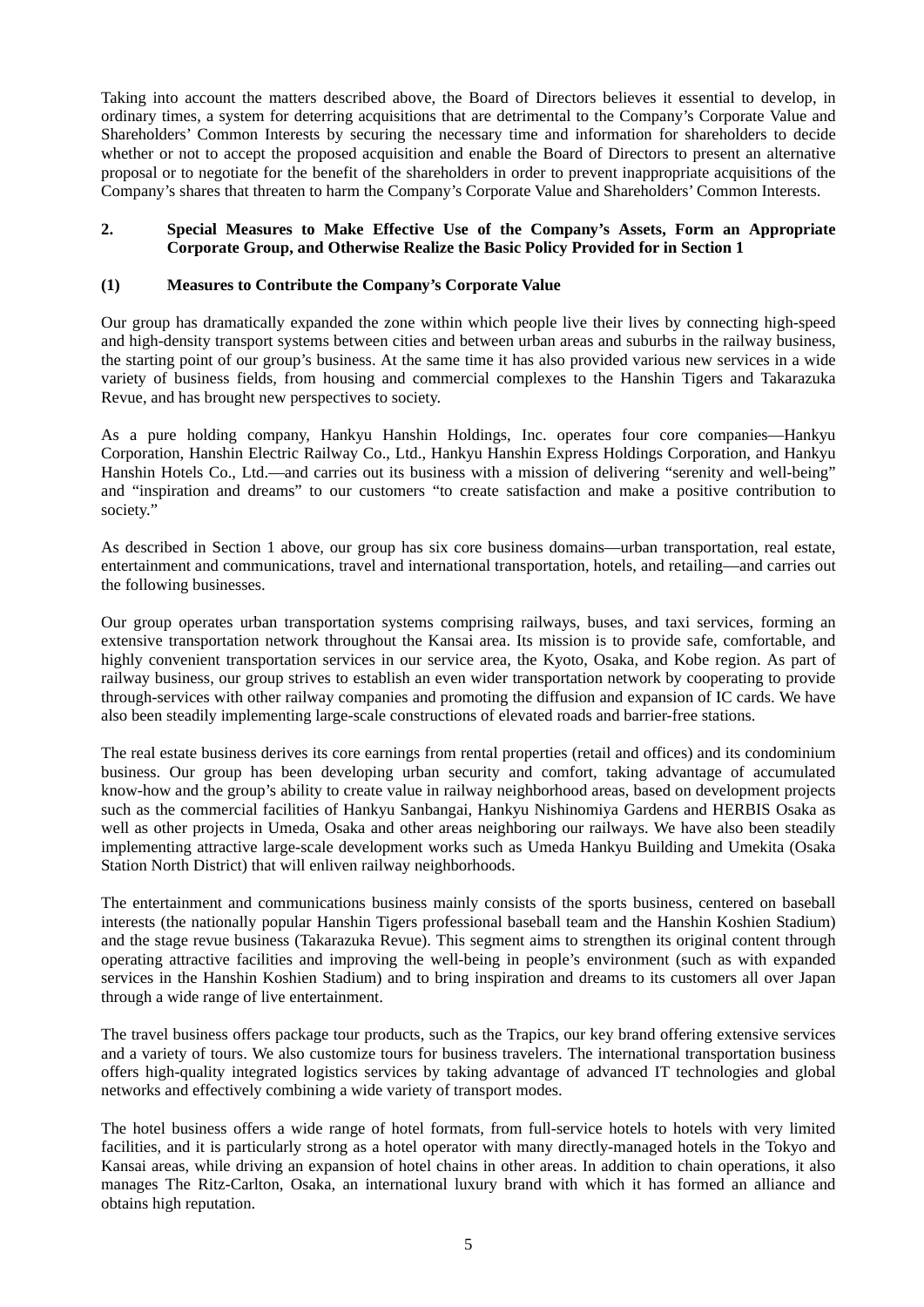Finally, the retail segment comprises a wide range of retail stores such as bookshops, convenience stores, and cosmetics and accessory stores. The Book 1st. chain has also expanded its operations to outside of the neighboring area of our railways, opening many stores in the Tokyo area.

As described above, through its core business our group provides comprehensive services relating to human life—the improvement of transportation services, the provision of high-quality residences and offices, the development of railway neighborhood areas by developing commercial complexes, and the comprehensive provision of our original entertainment as well as travel and international transportation services, hotels, and retail—and enhances the value of neighboring areas of Hankyu and Hanshin railways. We believe these will lead to our continuous growth.

In order to enable the whole group to work together to continuously grow under our business operations, our group established and has promoted the 2007 Medium Term Management Plan for the period commencing in fiscal 2007 and ending in fiscal 2012 (the final year is recently extended to fiscal 2015).

The 2007 Medium Term Management Plan aims, in line with the group's management policy, to provide "serenity and well-being" and "inspiration and dreams" and to achieve the mid to long term continuous growth of the whole group, so it has determined the fundamental strategy of our group as (i) the strengthening of our competitiveness and improving the profits of each business, (ii) the thorough pursuit for and expression of management integration, and (iii) the improvement of financial position and asset yield. Taking into consideration its financial soundness and capital efficiency in accordance with the 2007 Medium Term Management Plan, our group strives to ensure and enhance its Corporate Value and Shareholders' Common Interests by strengthening its profitability and ability to create cash-flow through the above business development.

## **(2) Measures to Strengthen Corporate Governance**

- (a) Basic Idea on Corporate Governance
	- To always be a company trusted by our clients, the Company recognizes the importance of strengthening its corporate governance. The Company endeavors to enhance its corporate governance by improving transparency and soundness of its management, complying with laws and ordinances, and disclosing appropriate information in a timely manner.
- (b) Progress of Measures Implemented for Corporate Governance
	- (i) Directors and Board of Directors

Management policy and other material matters relating to management strategy and the management plan of the Company and the Company group will be determined by the Board of Directors after discussion at a group management meeting. If any group company is to carry out material matters in light of group management, the group company must obtain prior approval by the Company.

The Board of Directors currently consists of fourteen Directors (including two Outside Directors as at before the conclusion of this General Meeting of Shareholders). The Company has appointed Directors from core companies and other major group companies and Outside Directors who have significant experience. The term of office of Directors is one year.

The Company designated two Outside Directors described above and three Outside Corporate Auditors described below as independent officers and filed with the securities exchange on which its shares are listed a report to that effect.

(ii) Corporate Auditors and Board of Corporate Auditors

The Company has appointed experts (law professionals or academic experts) as Outside Corporate Auditors and personnel dedicated to support Corporate Auditors. Currently there are five Corporate Auditors (including three Outside Corporate Auditors as at before the conclusion of this General Meeting of Shareholders). The Corporate Auditors investigate the Directors' performance of their duties and business results and the financial status of the Company and the group companies, and audit the Directors' performance of their duties.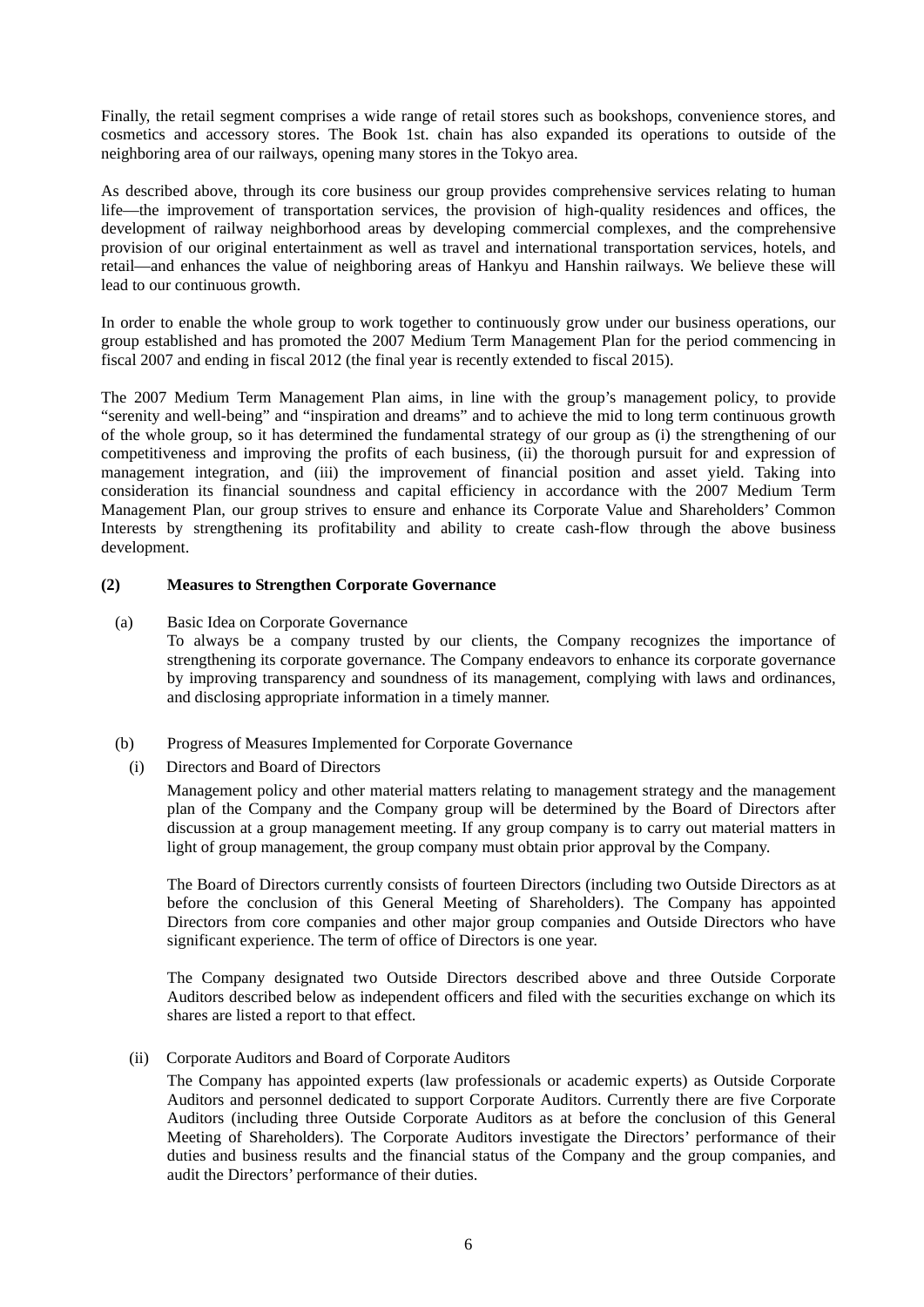The Company authorizes Corporate Auditors of each group company to audit the business of the company as well as its accounting and directs all the group companies to improve their basic policies for establishing their internal control systems.

(iii) Others

For the purpose of ensuring compliance management, the Company has implemented various measures, including establishing a corporate ethics office for its internal whistling-blowing system and it is available not only to officers and employees of the Company and the group companies but also to their business partners.

#### **3. Measures to Prevent Decisions on the Company's Financial and Business Policies from being Controlled by Persons Deemed Inappropriate in Light of the Basic Policy mentioned in Section 1 (Basic Policy for Countermeasures against Large-scale Acquisitions of Company Shares (the Basic Policy))**

## **(1) Outline of the Basic Policy**

For the purpose of ensuring and enhancing the Company's Corporate Value and Shareholders' Common Interests, the Board of Directors will separately resolve specific countermeasures (the "Plan") in accordance with the Summary of the Plan set out in (2) below as the Company's takeover defense measures (for ordinary times), publicize the Plan details through timely disclosure to the stock exchange, disclosure of statutory disclosure documents such as the Company's business report, and a posting on the Company's website, and warn the acquiring party in advance that there are procedures that a party carrying out or who plans to carry out an acquisition of the Company shares should comply with and that the Company may implement a gratis allotment of stock acquisition rights with discriminatory exercise conditions and conditions for the Company's acquisition of the shares.

## **(2) Summary of the Plan**

(a) Outline of the Plan

The Company will request the party effecting the Acquisition (the "Acquirer") as described in (b) below to carry out an acquisition in accordance with the procedures set out in (c) below and secure time to provide information regarding the acquisition and the consideration for it. If an event set out in any of the items under  $(e)(i)$  below arises, the Company may allocate to all the shareholders other than the Company stock acquisition rights that come with the conditions set out in  $(e)(v)$  below to the effect that the relevant Acquirer may not exercise its right (discriminatory exercise conditions) and that the Company will obtain the stock acquisition rights from parties other than the Acquirer in exchange for shares in the Company (the "Stock Acquisition Rights").

(b) Targeted Acquisitions

The Plan will apply if a purchase of share certificates, etc., of the Company falls under (i) or (ii) below or any similar action takes place.

- (i) A purchase that would result in the holding ratio of share certificates, etc.<sup>1</sup> of a holder<sup>2</sup> totaling at least 20% of the share certificates, etc. $3$  issued by the Company; or
- (ii) A tender offer $4$  that would result in the party conducting the tender offer's ownership ratio of share certificates, etc.<sup>5</sup> and the ownership ratio of share certificates, etc. of a person having a special relationship<sup>6</sup> together totaling at least 20% of the share certificates, etc.<sup>7</sup> issued by the Company.
- (c) Acquisition Procedures that Acquirer Must Follow
	- If an Acquirer is to carry out an acquisition, unless the Board of Directors permits otherwise, the Company will request the Acquirer to submit to the Company in the form separately prescribed by the Company details on (i) the Acquirer, (ii) the purpose, method and specific terms of the acquisition, (iii) the amount and basis for the calculation of the purchase price of the acquisition, (iv) the financial support for the acquisition, (v) the post-Acquisition management policy, and (vi) any other matters that the Board of Directors may determine in renewing the Plan (collectively, the "Essential Information") and a document which includes an undertaking that the Acquirer will comply with the procedures set out in the Plan (that document, the "Acquisition Statement") before carrying out the Acquisition.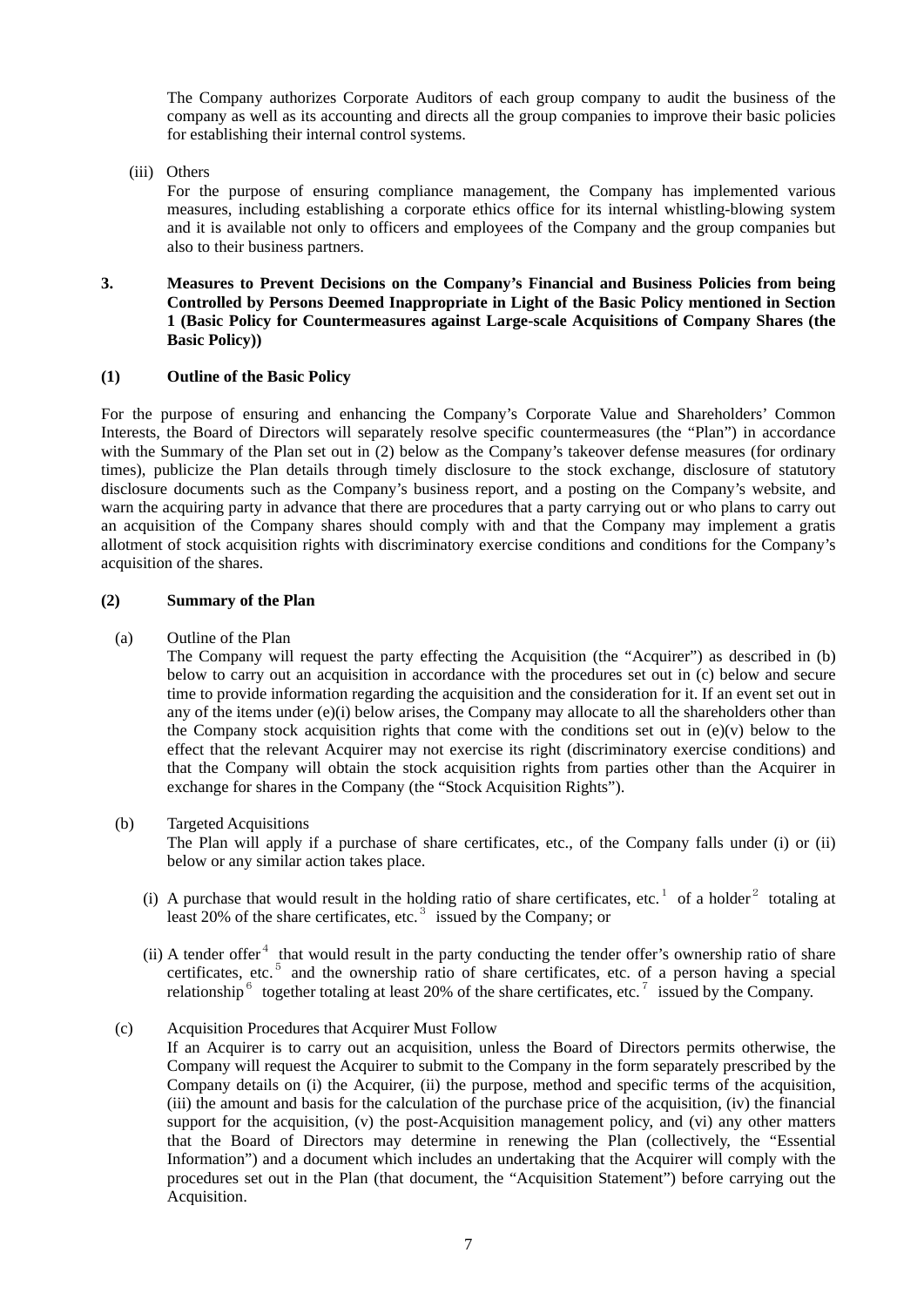If the Company receives the Acquisition Statement, it will promptly provide it to the Independent Committee (please see (f) below for details). If the Independent Committee determines that the Acquisition Statement does not contain sufficient Essential Information, the Acquirer will be required to provide additional information within the time limit set by the Independent Committee.

In light of ensuring and enhancing the Company's Corporate Value and Shareholders' Common Interests, the Independent Committee may, in order to compare the details of the Acquisition Statement and the Essential Information with the management plan prepared by the Board of Directors and the corporate value evaluated by the Board of Directors or in order to consider an alternative proposal presented by the Board of Directors to the shareholders, set a reply period (of in principle up to 60 days taking into account the diversity and variety of business carried out by our group described in Section 1 above) taking into consideration the time necessary for the Board of Directors to collect information or consider corporate value (including consideration by outside experts as necessary) and request that the Board of Directors present an opinion on the Acquirer's acquisition terms, the materials supporting that opinion, an alternative proposal, and any other information and materials that the Independent Committee considers necessary.

(d) Consideration of Acquisition Terms by Independent Committee, Negotiation with Acquirer, and Consideration of Alternative Proposal

If the Independent Committee deems that sufficient information has been provided to commence the consideration described in (c) above, the Independent Committee may set a reply period of in principle up to 60 days (this period may be extended for up to 30 days if the Independent Committee fails to make any recommendation set out in (i) or (ii) of (e) below before the initial 60-day period expires; the "Consideration Period").

Based on the information and materials provided by the Acquirer and the Board of Directors, the Independent Committee will, during the Consideration Period, evaluate and consider the details of the acquisition by the Acquirer as to whether the acquisition ensures and enhances the Company's Corporate Value and Shareholders' Common Interests. The Independent Committee will directly, or indirectly through the Board of Directors, discuss and negotiate with the Acquirer or present to shareholders an alternative proposal by the Board of Directors if it is necessary to do so in order to revise and improve the acquisition terms. If the Independent Committee directly, or indirectly through the Board of Directors, requests the Acquirer to provide materials for consideration or any other information, or to discuss and negotiate with the Independent Committee, the Acquirer must promptly respond to that request.

The Independent Committee may obtain the advice of independent third party experts (financial advisors, lawyers, certified public accountants, and any other experts) at the cost of the Company.

- (e) Implementation of Gratis Allotment of Stock Acquisition Rights
- (i) Independent Committee Recommendations to Implement Takeover Defense Measures The Independent Committee will recommend the implementation of the gratis allotment of Stock Acquisition Rights to the Board of Directors if it determines one of the events set out below has arisen.
	- (A) If the Acquirer fails to comply with the procedures to ensure provision of information or the Consideration Period set out in (c) above or any other procedures under the Plan;
	- (B) The acquisition by the Acquirer falls under any of the following items as a result of evaluating and considering information and materials provided by the Acquirer and the Board of Directors and of discussing and negotiating with the Acquirer, and it is reasonable to implement the gratis allotment of Stock Acquisition Rights.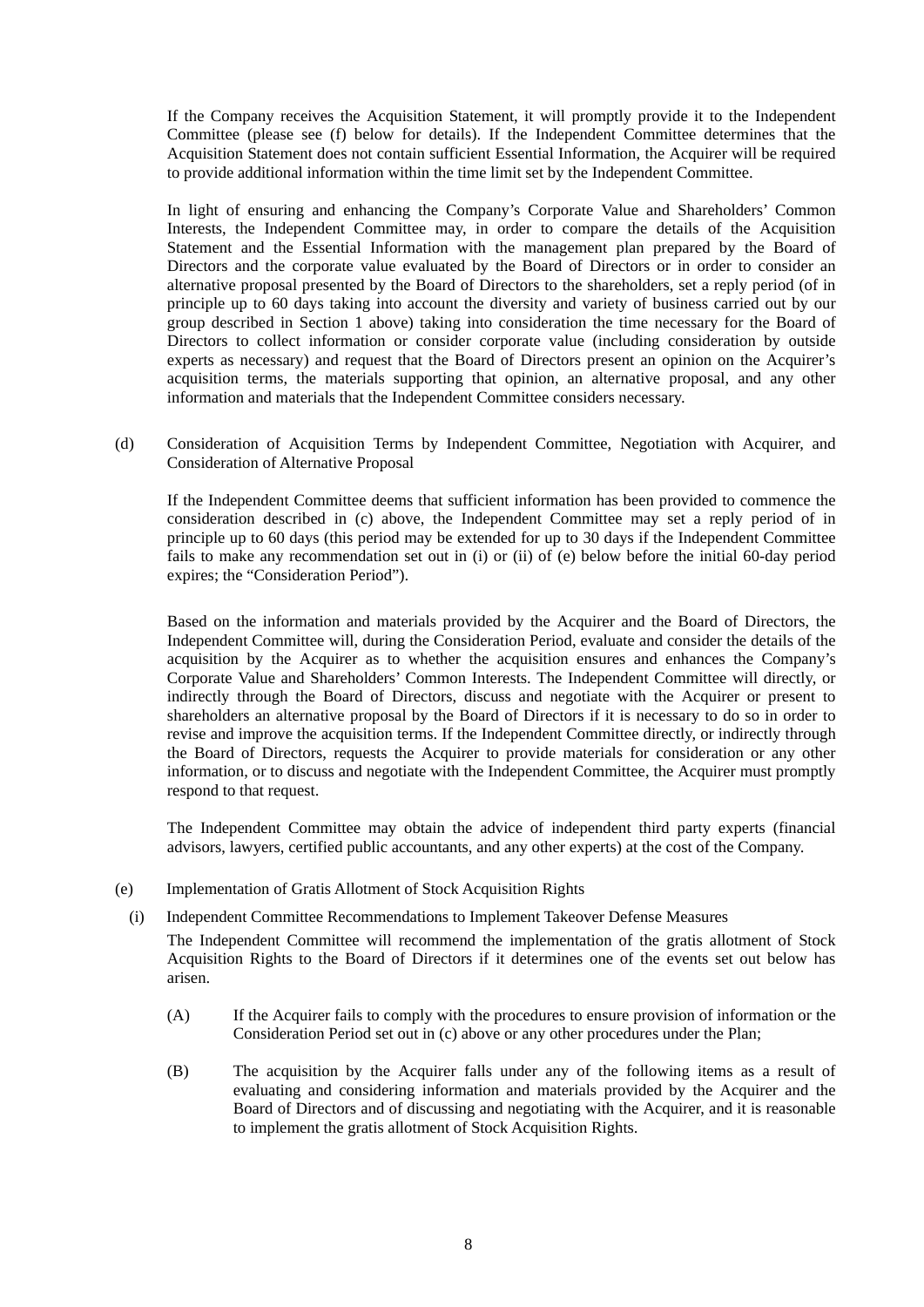- 1) An Acquisition that threatens to cause obvious harm to the Company's Corporate Value and Shareholders' Common Interests through any of the following actions or any other similar actions:
	- (i) A buyout of share certificates, etc., such as to require the share certificates, etc., to be compulsorily purchased by the Company at an inflated price.
	- (ii) Management that achieves an advantage for the Acquirer to the detriment of the Company, such as temporary control of the Company's management for the low-cost acquisition of the Company's material assets.
	- (iii) Diversion of the Company's assets to secure or repay debts of the Acquirer or its group company.
	- (iv) Temporary control of the Company's management to bring about a disposal of high-value assets that have no current relevance to the Company's business and declaring temporarily high dividends from the profits of the disposal, or selling the shares at a high price taking advantage of the opportunity afforded by the sudden rise in share prices created by the temporarily high dividends.
- 2) Certain Acquisitions that threaten to have the effect of coercing shareholders into selling shares, such as coercive two-tiered tender offers (meaning acquisitions of shares, such as by tender offer, in which no offer is made to acquire all the shares in the initial acquisition and the acquisition terms for the second stage of the acquisition are unfavorable or unclear to shareholders).
- 3) Acquisitions that are effected without providing a reasonable period of time necessary for the Company to present an alternative proposal to the Acquisition.
- 4) Acquisitions that are effected without sufficiently providing reasonable information necessary for the shareholders of the Company to consider the Essential Information and other Acquisition terms.
- 5) Acquisitions whose terms (including the amount and type of consideration, the time frame, the legality of the Acquisition method, the feasibility of the Acquisition being effected, and post-Acquisition policies dealing with the Company's employees, business partners, customers and any other stakeholders in the Company) are inadequate or inappropriate in light of the Company's intrinsic value.
- 6) Acquisitions that would materially harm the safety or public nature of the railway business or security of users' interests.

Even after the Independent Committee has recommended to implement a gratis allotment of Stock Acquisition Rights, if the Acquirer withdraws the acquisition or the acquisition otherwise ceases to exist after the recommendation, or the acquisition no longer falls under either (A) or (B) above due to a change or the like in the facts or other matters on which the decision for the recommendation was made, the Independent Committee may reach a separate decision, including that the Board of Directors cancel the gratis allotment of Stock Acquisition Rights or acquire the Stock Acquisition Rights without consideration, and recommend that to the Board of Directors.

Even if the acquisition falls under either (A) or (B) above, if the Independent Committee determines it reasonable to obtain approval at the general meeting of shareholders for a gratis allotment of Stock Acquisition Rights, the Independent Committee will recommend the Board of Directors to convene a general meeting of shareholders and propose the implementation of a gratis allotment of Stock Acquisition Rights.

(ii) Independent Committee Recommendations not to Implement Takeover Defense Measures

If the Independent Committee determines the acquisition no longer falls under either (A) or (B) of (i) above, the Independent Committee will recommend to the Board of Directors that the Company not implement a gratis allotment of Stock Acquisition Rights.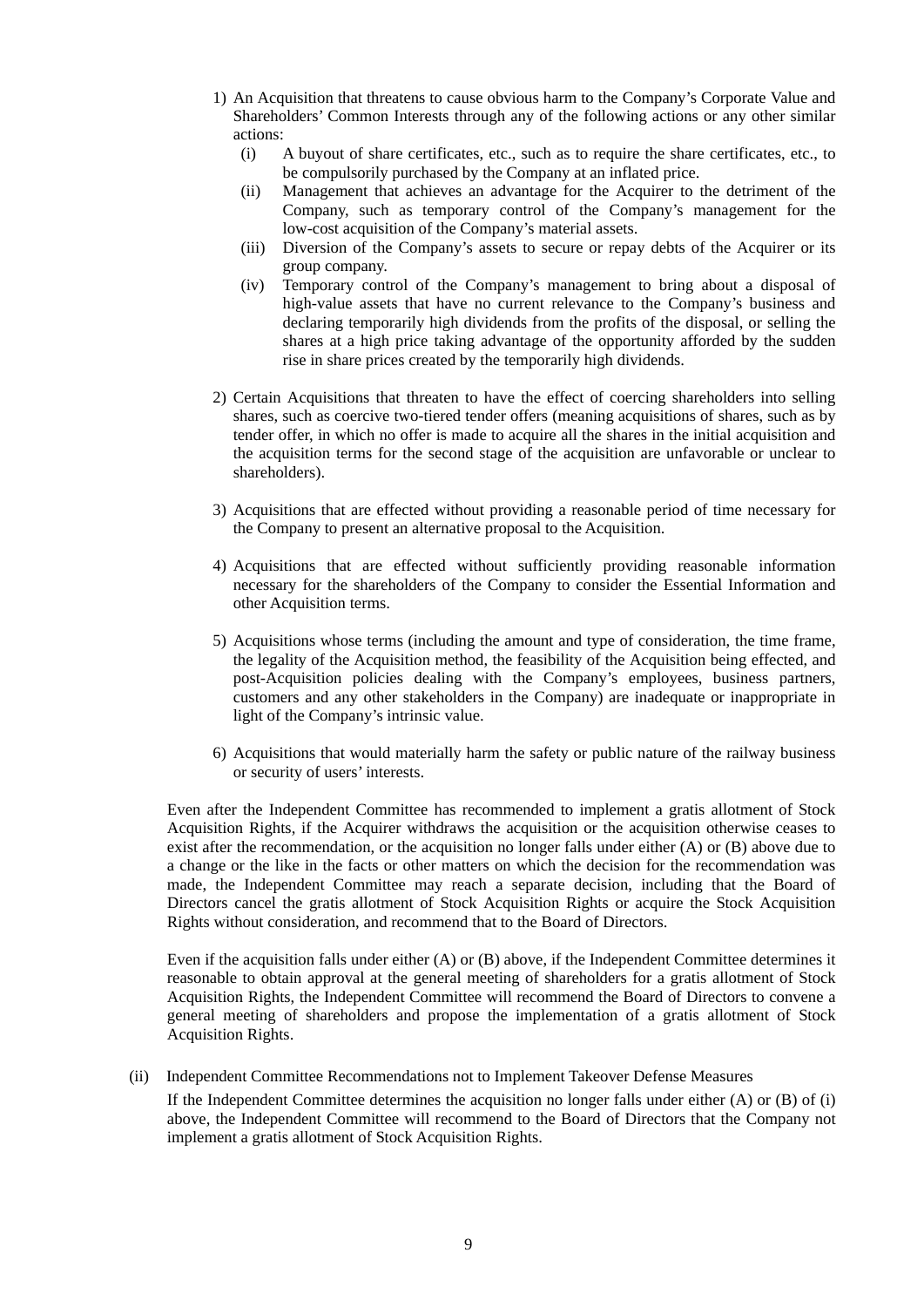Even after the Independent Committee recommends not to implement a gratis allotment of Stock Acquisition Rights, if the Independent Committee determines the acquisition by the Acquirer falls under either  $(A)$  or  $(B)$  of  $(i)$  above due to a change or the like in the facts or other matters on which the decision for the recommendation was made, the Independent Committee may reach a separate decision, including that the Company implement a gratis allotment of Stock Acquisition Rights, and recommend that to the Board of Directors.

(iii) Information Disclosure to Shareholders

The Board of Directors or the Independent Committee will disclose the following facts that the Independent Committee deems appropriate promptly after the fact arises:

- i. the fact that an Acquirer has emerged;
- ii. the fact that an Acquisition Statement has been submitted by the Acquirer and the details of the Acquisition Statement;
- iii. the fact that the Essential Information is provided and the details of the Essential Information;
- iv. the fact that the Consideration Period has commenced;
- v. the fact that the Consideration Period has been extended and the reason for extension; and
- vi. the fact that the Independent Committee has made a recommendation as well as the reasons for and details of the recommendation (if the Independent Committee determines to withdraw its first recommendation and present a new recommendation due to a change or the like in the facts or other matters, the reason for and details of that new recommendation).
- (iv) Respecting the Independent Committee's Recommendation by Board of Directors

Respecting the recommendations of the Independent Committee provided in accordance with (i) or (ii) above to the maximum extent, the Board of Directors shall, in exercising their role under the Companies Act, pass resolutions for the implementation or non-implementation of the gratis allotments of Stock Acquisition Rights.

If the Independent Committee recommends to the Board of Directors to convene a general meeting of shareholders and propose the implementation of a gratis allotment of Stock Acquisition Rights, the Board of Directors will do so as soon as practicable unless there is practicably significant difficulty convening the general meeting of shareholders. If the general meeting of shareholders so convened passes the resolution to implement the gratis allotment of Stock Acquisition Rights, the Board of Directors will carry out the necessary procedures in order to implement the gratis allotment of Stock Acquisition Rights. If the general meeting of shareholders resolves to delegate to the Board of Directors the authority to decide matters relating to the gratis allotment of Stock Acquisition Rights, the Board of Directors will resolve the gratis allotment of Stock Acquisition Rights. If the general meeting of shareholders resolves not to implement the gratis allotment of Stock Acquisition Rights, the Board of Directors will resolve not to implement the gratis allotment of Stock Acquisition Rights.

The Acquirer must not effect an acquisition until and unless the Board of Directors passes a resolution for the implementation or non-implementation of the gratis allotment of Stock Acquisition Rights or the general meeting of shareholders convened as described above passes a resolution for implementation or non-implementation of the gratis allotment of Stock Acquisition Rights.

If the Board of Directors resolves to implement or not to implement the gratis allotment of Stock Acquisition Rights, the Board of Directors resolves to convene the shareholders meeting as described above, or the general meeting of shareholders passes a resolution to implement the gratis allotment of shareholders or rejects such resolution, the Board of Directors will promptly disclose the outline of the resolution, the fact that it was rejected or any other information that the Board of Directors deems appropriate.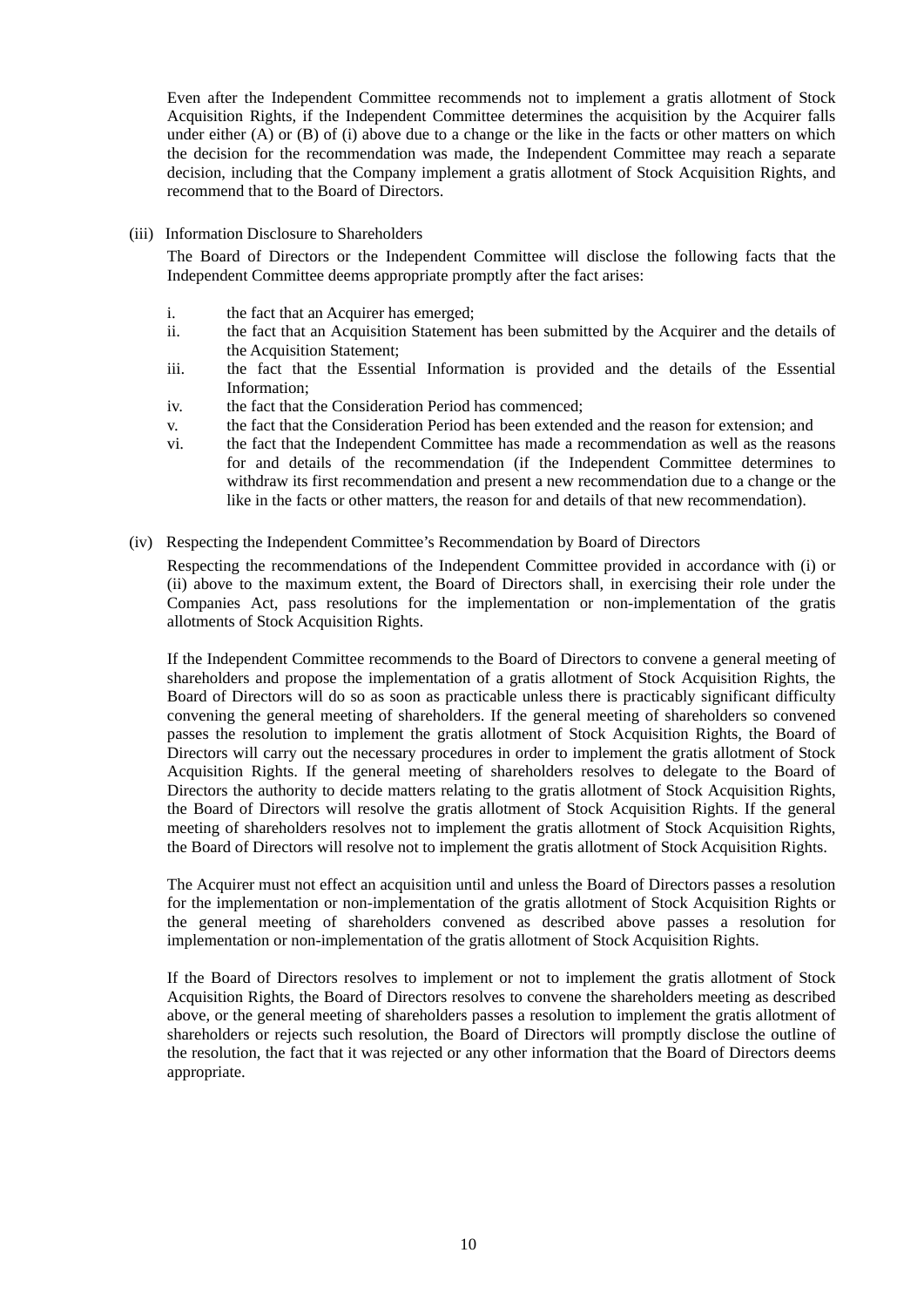(v) Outline of the Gratis Allotment of Stock Acquisition Rights

An outline of the gratis allotment of Stock Acquisition Rights is set out below.

i. Number of Stock Acquisition Rights

 The Company will implement a gratis allotment of Stock Acquisition Rights that can acquire the number of shares up to twice the number as the most recent total number of issued shares in the Company (excluding the number of Company shares held by the Company at that time) on a date (the "Allotment Date") that is separately determined in a resolution by the Board of Directors or the general meeting of shareholders held in relation to the gratis allotment of Stock Acquisition Rights (the "Gratis Allotment Resolution").

- ii. Shareholders Eligible for Allotment The Company will allot the Stock Acquisition Rights without consideration to those shareholders, other than the Company, who are registered or recorded in the Company's latest register of shareholders on the Allotment Date, at a ratio up to a maximum ratio of two Stock Acquisition Rights for each share in the Company held that is separately determined in the Gratis Allotment Resolution.
- iii. Effective Date of Gratis Allotment of Stock Acquisition Rights The effective date of the gratis allotment of Stock Acquisition Rights will be separately determined in the Gratis Allotment Resolution.
- iv. Number of Shares to be Acquired upon Exercise of the Stock Acquisition Rights The number of Company shares  $\frac{8}{3}$  (shares subject to transfer described in Article 128, Paragraph 1, of the Law concerning Transfer of Bonds and Shares) to be acquired upon exercise of each Stock Acquisition Right (the "Applicable Number of Shares") will in principle be one share unless otherwise adjusted.
- v. Contributions on Exercise of Stock Acquisition Rights Contributions to be made on exercise of the Stock Acquisition Rights are to be in cash, and the amount per share in the Company to be contributed on exercise of the Stock Acquisition Rights will be an amount separately determined in the Gratis Allotment Resolution within the range of a minimum of one yen and a maximum of the amount equivalent to one-half of the fair market value of one share in the Company.
- vi. Exercise Period of the Stock Acquisition Rights The commencement date will be the effective date of the gratis allotment of Stock Acquisition Rights or any date separately determined in the Gratis Allotment Resolution, and the period will in principle be a period from one month to two months long as separately determined in the Gratis Allotment Resolution.
- vii. Conditions for Exercise of Stock Acquisition Rights The following parties may not exercise the Stock Acquisition Rights (the parties falling under (I) through (VI) below collectively, "Non-Qualified Parties"):
	- (I) Specified Large Holders;  $9^9$
	- (II) Joint Holders of Specified Large Holders;<sup>10</sup>
	- (III) Specified Large Purchasers;<sup>1</sup>
	- (IV) Persons having a Special Relationship with Specified Large Purchasers;
	- (V) Any transferee of, or successor to, the Stock Acquisition Rights of any party falling under (I) through (IV) without the approval of the Board of Directors; or
	- (VI) Any Affiliated Party<sup>12</sup> of any party falling under (I) through (V).

# viii. Restriction on Assignment of Stock Acquisition Rights Any acquisition of the Stock Acquisition Rights by assignment requires the approval of the Board of Directors.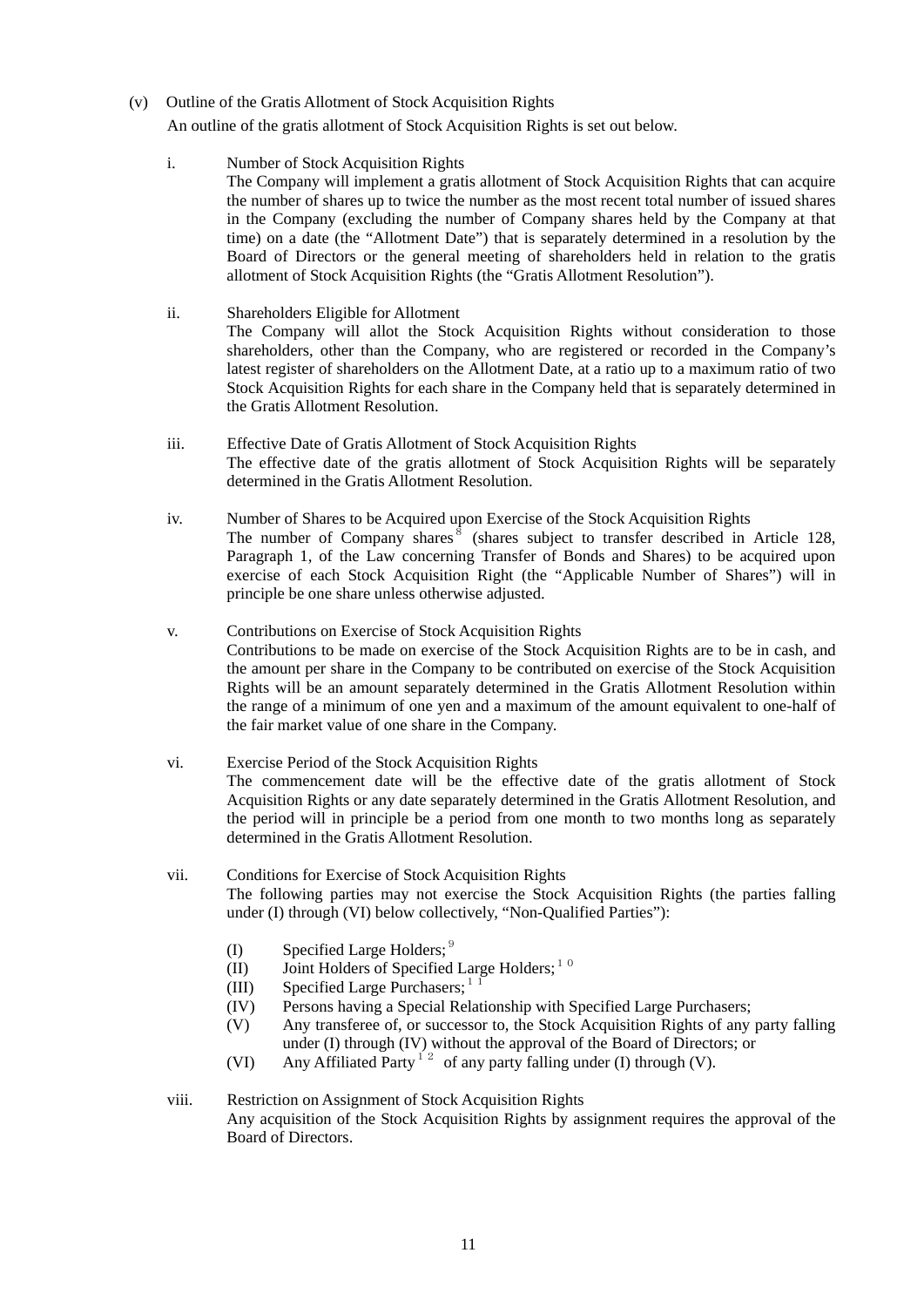- ix. Acquisition of Stock Acquisition Rights
	- (i) At any time on or before the date immediately prior to the commencement date for the exercise period, the Company may acquire all of the Stock Acquisition Rights for no consideration.
	- (ii) On a date separately determined by the Board of Directors, the Company may acquire the Stock Acquisition Rights that have not been exercised and are held by parties other than Non-Qualified Parties (if any) and, in exchange, deliver one share in the Company for each Stock Acquisition Right unless otherwise adjusted. Further, if on or after the date of such acquisition the Board of Directors recognizes the existence of any party holding Stock Acquisition Rights other than Non-Qualified Parties, the Company may separately acquire the Stock Acquisition Rights. The same will apply thereafter.
	- (iii) Other matters relating to the terms and conditions of acquisitions of Stock Acquisition Rights by the Company will be separately determined in the Gratis Allotment Resolution.
- x. Others Other details of the Stock Acquisition Rights will be separately determined in the Gratis Allotment Resolution.
- (f) Independent Committee

The Company will establish an Independent Committee consisting of persons who are independent from the management of the Company in order to eliminate arbitrary decisions of the Board of Directors on whether or not to implement a gratis allotment of Stock Acquisition Rights in accordance with the Plan. There will be no less than three members on the Independent Committee, and the Board of Directors will elect the members from (i) Outside Directors, (ii) Outside Corporate Auditors and (iii) other outside experts (experienced corporate managers, former government employees, lawyers, certified public accountants, or parties with academic qualifications).

Resolutions of meetings of the Independent Committee will in principle pass with a majority when all members of the Independent Committee are in attendance. However, in unavoidable circumstances a resolution may be passed with a majority of voting rights when a majority of the members of the Independent Committee are in attendance.

Any other matters relating to the Independent Committee will be separately determined by the Board of Directors.

(g) Abolition of the Plan

If the Board of Directors passes a resolution to abolish the Plan, the Plan will be abolished at that time.

(h) Others

In addition to the matters provided for in (a) through (g) above, the details of the Plan will be separately determined by the Board of Directors in its resolution to renew of the Plan.

## **(3) Effective Period of Basic Policy**

The effective period of the Basic Policy will be the period until the conclusion of the ordinary general meeting of shareholders relating to the last fiscal year ending within three years of the conclusion of this Ordinary General Meeting of Shareholders.

However, if before the expiration of the Effective Period a resolution is passed at the Company's general meeting of shareholders to revise or abolish the Basic Policy, the Basic Policy will be revised or abolished at that time. The Plan will be revised or abolished accordingly in a prompt manner.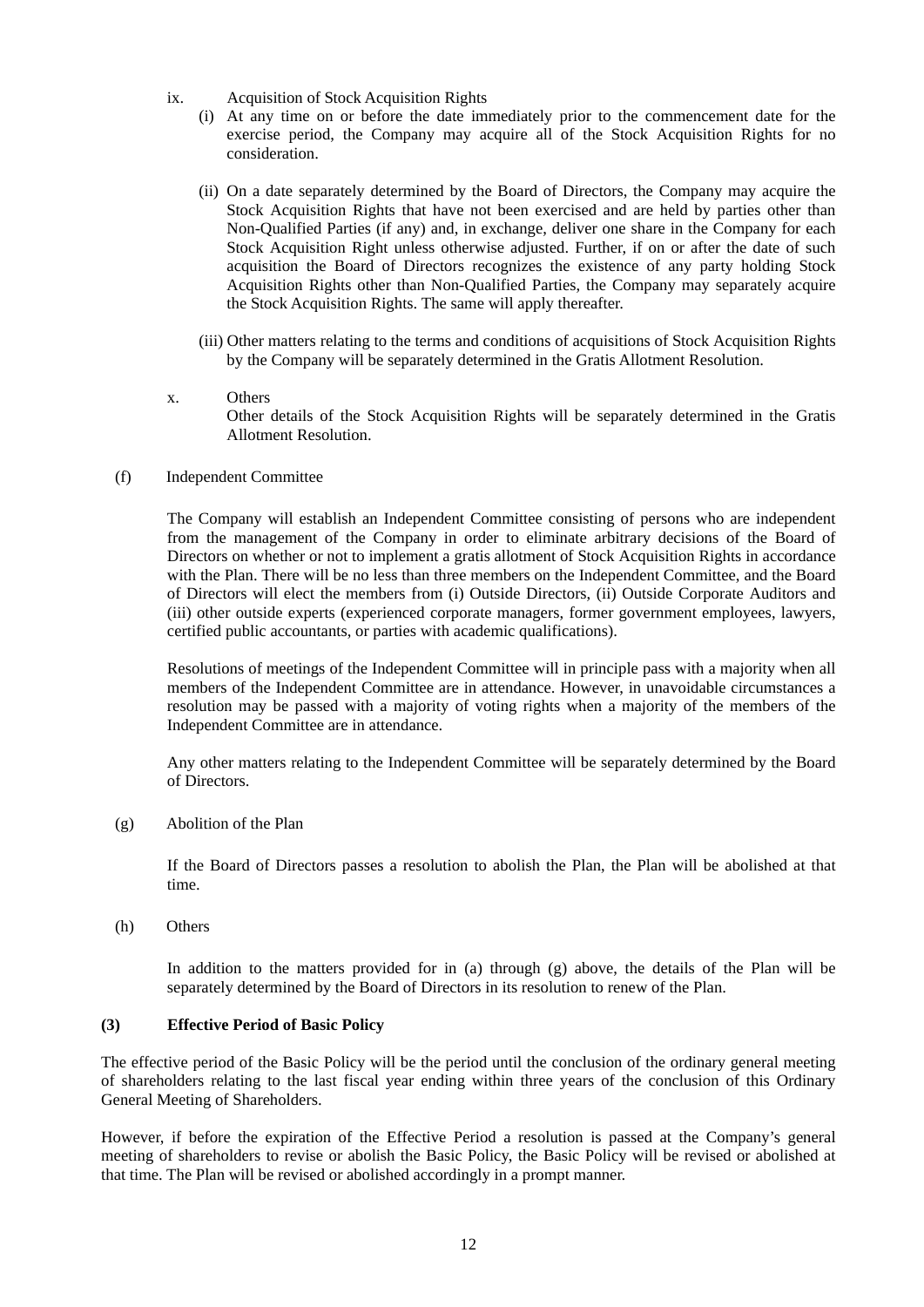## **Reference Matters on Basic Policy**

In addition to the details of the Basic Policy described in Section 3 above, we set out below the impact the Basic Policy will have on shareholders, the decision by the Board of Directors on adopting the Basic Policy, and the reasons for that decision. We ask shareholders to consider the following points and approve this Second Item of **Business** 

## **A. Impact on Shareholders and Investors**

(1) Impact on Shareholders and Investors Upon Renewal of the Basic Policy and the Plan

Upon renewal, the Basic Policy and the Plan will have no direct or material impact on shareholders and investors. This is because at that time, no actual gratis allotment of Stock Acquisition Rights will be implemented.

(2) Impact on Shareholders and Investors at the Time of the Gratis Allotment of Stock Acquisition Rights

If the Plan is renewed and the gratis allotment of Stock Acquisition Rights is implemented in accordance with the procedures set out in the Plan, the Company will make a gratis allotment of Stock Acquisition Rights to the shareholders as of the date of allotment to be determined by the Gratis Allotment Resolution at a ratio to be determined by the Gratis Allotment Resolution up to a maximum of two Stock Acquisition Rights per share in the Company held by the shareholders. If the shareholders do not pay the prescribed exercise price and carry out the procedures for exercising the Stock Acquisition Rights during the exercise period for Stock Acquisition Rights, the shares they hold in the Company will be diluted by the exercise of Stock Acquisition Rights by other shareholders. However, it is also possible that the Company will, in accordance with the decision of the Board of Directors, acquire the Stock Acquisition Rights of shareholders other than Non-Qualified Parties and, in exchange, deliver shares in the Company. If the Company carries out such an acquisition procedure, shareholders other than Non-Qualified Parties will come to receive shares in the Company without exercising their Stock Acquisition Rights or paying an amount equivalent to the exercise price and, in principle, there will be no subsequent dilution of the shares in the Company they hold.

In addition, if the Board of Directors cancels the gratis allotment of Stock Acquisition Rights, or the Stock Acquisition Rights are acquired for no consideration, no dilution of the value per share in the Company held by the shareholders will result, and it is likely that any shareholders and investors who have sold or bought the shares in the Company expecting to see such a dilution will be commensurately affected as a result of a fluctuation in the share price.

#### **B. Decision by Board of Directors to Create Above Measures and Reasons for that Decision**

(1) Special Measures (Section 2) to Realize the Basic Policy Provided for in Section 1

The Company has created these measures to contribute to enhancing corporate value and strengthening corporate governance as described in Section 2 above as specific measures to continuously enhance the Company's Corporate Value and Shareholders' Common Interests, which will contribute to the realization of the basic policy provided for in Section 1.

These measures are therefore consistent with the common interests of the Company's shareholders; they are not for the purpose of allowing officers of the Company to keep their positions.

- (2) Measures (Section 3) to Prevent Decisions on the Company's Financial and Business Policies from Being Controlled by Persons Deemed Inappropriate Under the Basic Policy Provided for in Section 1
	- (a) The Basic Policy complies with the basic policy described in Section 1 above

The Basic Policy is a framework that enables the Company to ensure the Corporate Value and Shareholders' Common Interests by ensuring the necessary time and information is made available for the shareholders to decide whether or not to accept the Acquisition of share certificates, etc., of the Company and for the Board of Directors to present an alternative proposal to the shareholders, and by enabling the Board of Directors to negotiate with the Acquirer for the benefit of the shareholders when the Acquisition is to be effected. The Basic Policy is consistent with the basic policy described in Section 1 above.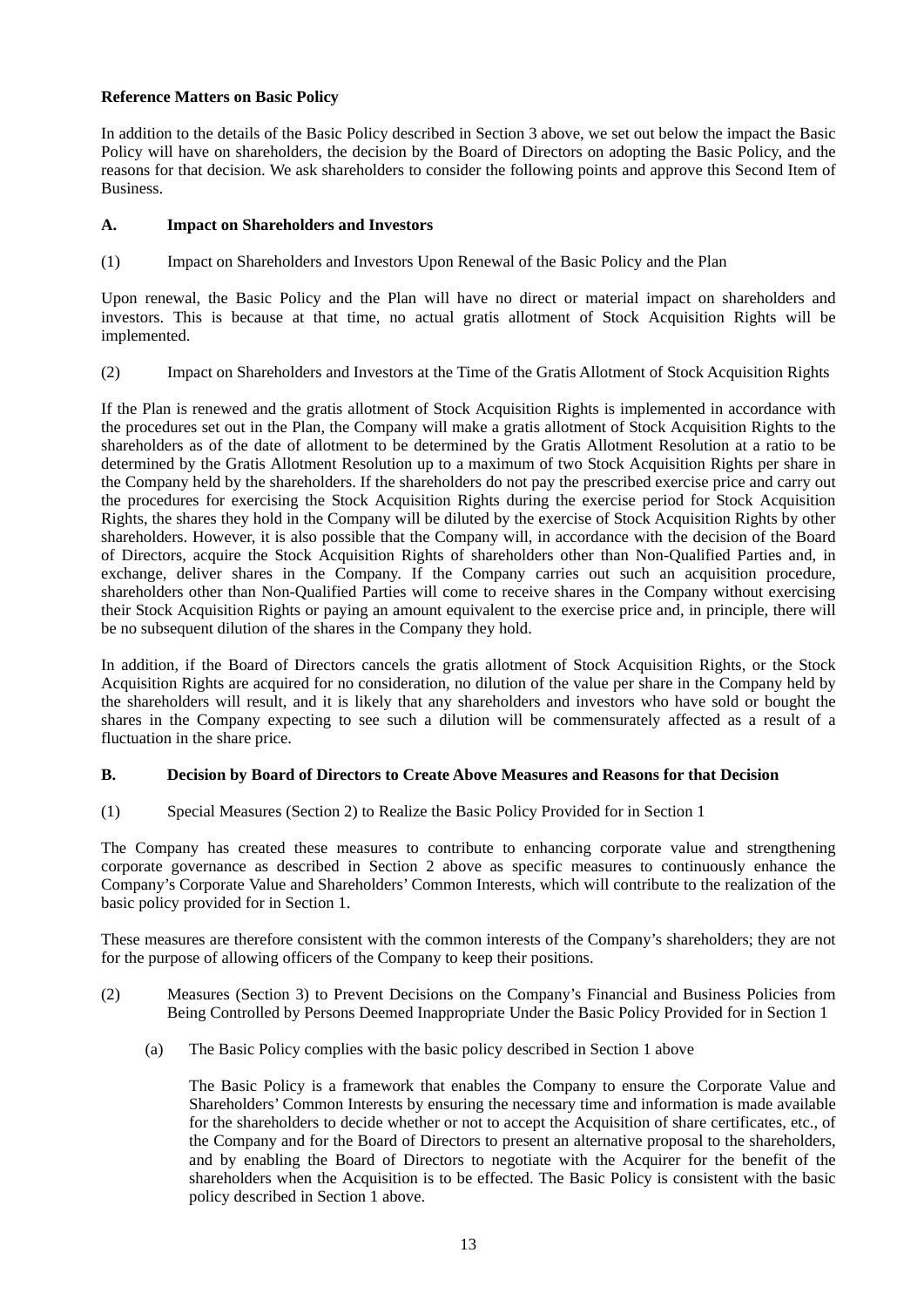(b) The measures do not harm the common interests of shareholders or intend to allow officers of the Company to keep their positions

The Company believes for the reasons below that, in light of the basic policy described in Section 1 above, the Basic Policy does not harm the common interest of the shareholders of the Company or intend to allow officers of the Company to keep their positions.

(1) Satisfying the Requirements of the Guidelines for Takeover Defense Measures

The Basic Policy fully satisfies the three principles set out in the Guidelines Regarding Takeover Defense for the Purposes of Ensuring and Enhancing Corporate Value and Shareholders' Common Interests released by the Ministry of Economy, Trade and Industry and the Ministry of Justice on May 27, 2005.

(2) Placing High Value on the Intent of Shareholders

The Basic Policy will be adopted on the condition that a resolution of this Ordinary General Meeting of Shareholders is obtained as described above.

As described in Section 3(3) 'Effective Period of Basic Policy' above, the Basic Policy is subject to a sunset clause that sets the Effective Period at approximately three years, and it is also possible to revise or abolish the Basic Policy, even before the expiration of the effective period, with a resolution by the general meeting of shareholders. Moreover, the Board of Directors, which is of course appointed by the Company's general meeting of shareholders, may abolish the Plan even before the expiration of the Basic Policy. In this regard, the intent of shareholders is fully reflected in the Basic Policy and the Plan as renewed in accordance with the Basic Policy.

(3) Emphasis on the Decisions of Independent Parties and Information Disclosure

As described in Section 3(2)(f) 'Independent Committee' above, the decisions on whether or not to implement a gratis allotment of Stock Acquisition Rights under the Basic Policy are substantially made by the Independent Committee, which consists of persons who are highly independent from the management of the Company. As the Independent Committee strictly supervises the Board of Directors so that it does not implement a gratis allotment of Stock Acquisition Rights arbitrarily, and as the Independent Committee is required to disclose to the shareholders the outline of its judgment, the operation of the Plan is ensured to contribute to the Company's Corporate Value and Shareholders' Common Interests.

If this Ordinary General Meeting of Shareholders approves the Basic Policy and the Board of Directors passes a resolution to renew the Plan, the following three persons are scheduled to be the initial members of the Independent Committee: Takaharu Dohi (former Prosecutor General and currently admitted as an attorney-at-law) from Outside Corporate Auditors of the Company, Hiroshi Ishikawa (advisor of The Kansai Electric Power Company, Incorporated) and Ichiro Kawamoto (Honorary Professor of Kobe University and attorney-at-law) as outside experts.

(4) Establishment of Reasonable Objective Requirements

As described in Section  $3(2)(e)(i)$  'Independent Committee Recommendations to Implement Takeover Defense Measures' above, the Company will not implement the gratis allotment of Stock Acquisition Rights unless reasonable and detailed objective requirements are satisfied, which is a mechanism to ensure the prevention of an arbitrary implementation of the gratis allotment of Stock Acquisition Rights by the Board of Directors.

(5) Obtaining the Advice of Third-Party Experts

As described in Section 3(2)(d) 'Consideration of Acquisition Terms by Independent Committee, Negotiation with Acquirer, and Consideration of Alternative Proposal' above, the Independent Committee may obtain advice from independent third-party experts (financial advisors, lawyers, certified public accountants, and the like) at the Company's expense when an Acquirer emerges, which is a mechanism to even further ensure the objectivity and fairness of the decisions made by the Independent Committee.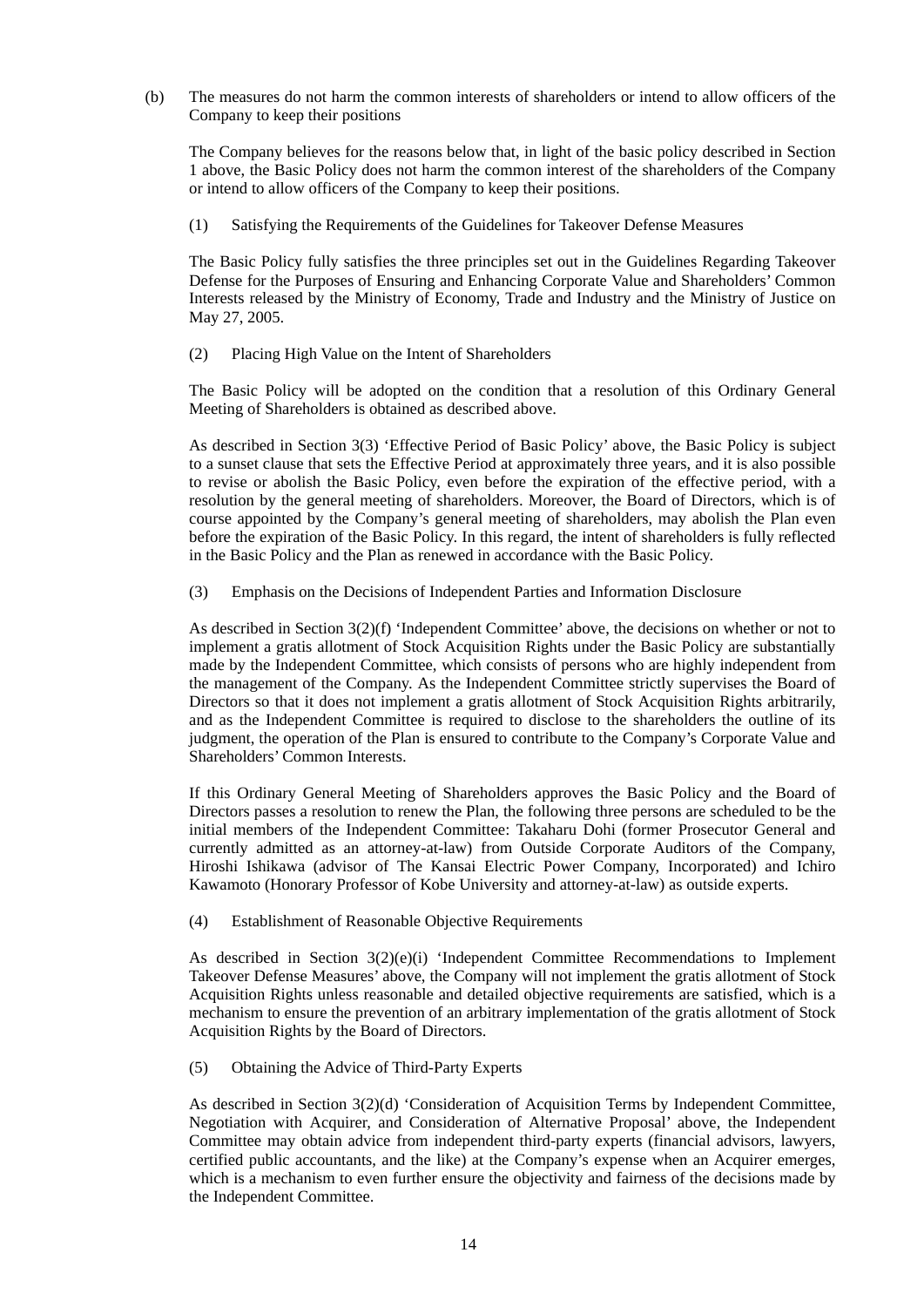#### (6) Term of Office of Directors is One Year

<u>.</u>

As the term of office of the Directors of the Company is one year, the intent of shareholders is able to be reflected with respect to the Basic Policy and the Plan even during the effective period of the Plan through the annual appointment of Directors.

Defined in Article 27-2(1) of the Financial Instruments and Exchange Law.<br><sup>8</sup> If the Company becomes a company issuing class shares (Article 2, Item 13, of the Companies Act) in the future, (i) the shares to be issued upon exercise of Stock Acquisition Rights and (ii) the shares delivered in exchange for the acquisition of Stock Acquisition Rights will both be deemed as shares already in issue at the time of commencement of this General Meeting of Shareholders (common stock).

<sup>9</sup> "Specified Large Holder" means a party who is a holder of share certificates, etc., issued by the Company and whose holding ratio of share certificates, etc. in respect of those share certificates, etc., is in the opinion of the Board of Directors at least 20%.<br><sup>10</sup> This means "Joint Holder" as provided for in Article 27-23(5) of the Financial

party that the Board of Directors deems to be a joint holder in accordance with Article 27-23(6).<br><sup>11</sup> "Specified Large Purchaser" means a person who makes a public announcement of purchase, etc., (as defined in Article

27-2(1) of the Financial Instruments and Exchange Law; the same applies throughout this footnote) of share certificates, etc., (as defined in Article 27-2(1) of the Financial Instruments and Exchange Law; the same applies throughout this footnote) issued by the Company through a tender offer and whose ratio of ownership of share certificates, etc., in respect of those share certificates, etc., owned by that person after that purchase, etc. (including similar ownership as prescribed in Article 7(1) of the Order of the Enforcement of the Financial Instruments and Exchange Law) is in the opinion of the Board of Directors at least 20% when combined with the ratio of ownership of share certificates, etc., of a person having a special relati

<sup>12</sup> An "Affiliated Party" of another party means a person who substantially controls, is controlled by, or is under common control with that other party (including any party who is deemed to fall under the above by the Board of Directors) in the opinion of the Board of Directors, or a party deemed by the Board of Directors to act in concert with that other party. "Control" means to "control decisions on the financial and business policies" (as defined in Article 3(3) of the Enforcment Regulations of the Companies Act) of other corporations or entities.

 $1$  Defined in Article 27-23(4) of the Financial Instruments and Exchange Law. This definition applies throughout this Second Item of Business.

<sup>2</sup> Including persons described as a holder under Article 27-23(3) of the Financial Instruments and Exchange Law (including persons who are deemed to fall under the above by the Board of Directors). The same applies throughout this Second Item of Business.

<sup>3</sup> Defined in Article 27-23(1) of the Financial Instruments and Exchange Law. The same applies throughout this Second Item of Business unless otherwise provided for.

Defined in Article  $27-2(6)$  of the Financial Instruments and Exchange Law. The same applies throughout this Second Item of Business.

<sup>5</sup> Defined in Article 27-2(8) of the Financial Instruments and Exchange Law. The same applies throughout this Second Item of Business.

 $6$  Defined in Article 27-2(7) of the Financial Instruments and Exchange Law (including persons who are deemed to fall under the above by the Board of Directors). However, persons provided for in Article 3(2) of the Cabinet Office Regulations concerning Disclosure of a Tender Offer by an Acquirer other than the Issuing Company are excluded from the persons described in Article 27-2(7)(i) of the Financial Instruments and Exchange Law. The same applies throughout this Secon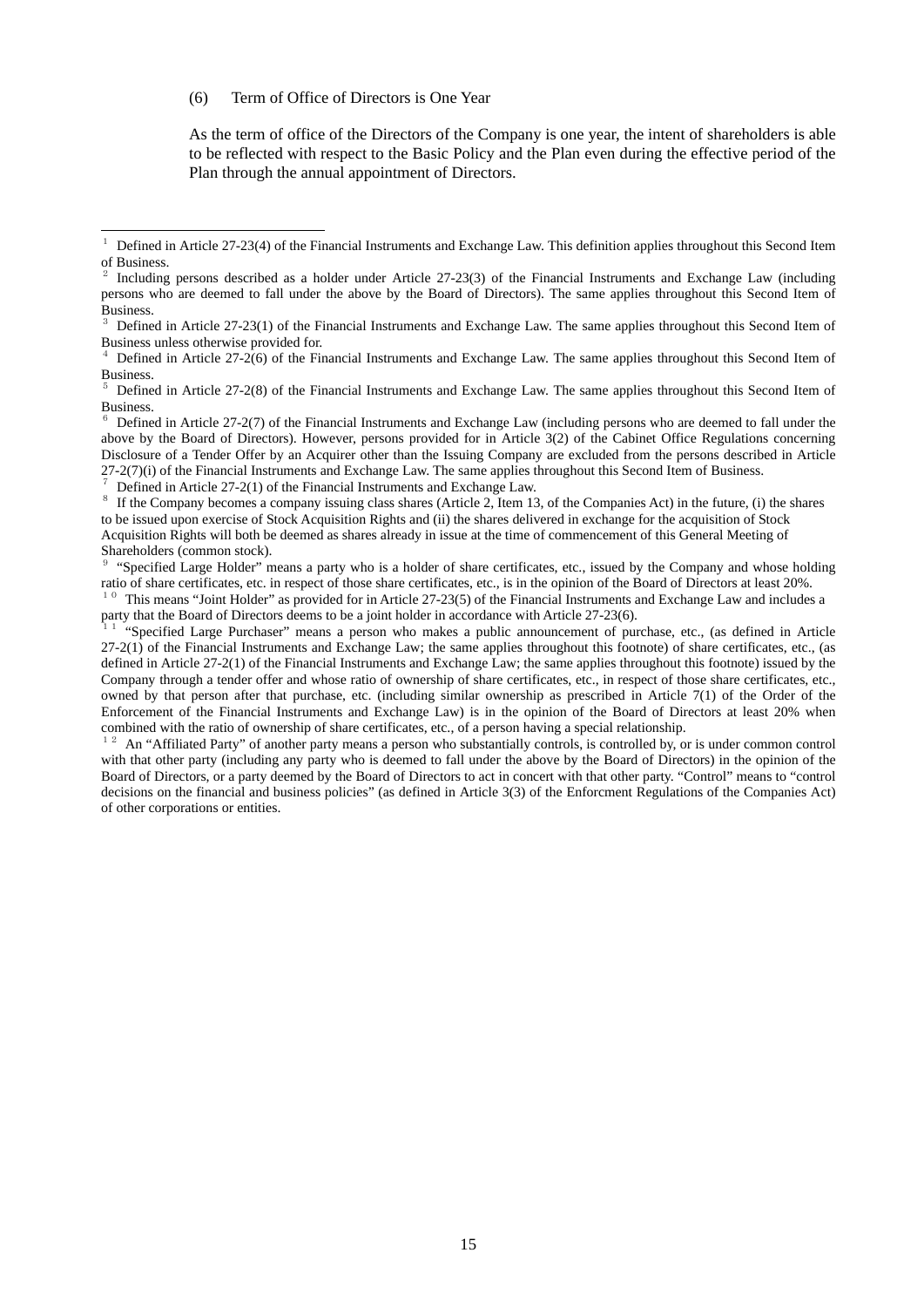# **Third Item of Business: Appointment of fourteen (14) Directors**

Because the terms of office of all fourteen (14) Directors expire at the close of this General Meeting of Shareholders, the Company requests the appointment of fourteen (14) Directors.

The candidates for the positions as Director are as follows:

|                |                                                                     |                                                                                    | (Persons with * are new candidates.)                                                                                                                                                                                                                                                                                                                                                                                                                                                                                                                                                                                |
|----------------|---------------------------------------------------------------------|------------------------------------------------------------------------------------|---------------------------------------------------------------------------------------------------------------------------------------------------------------------------------------------------------------------------------------------------------------------------------------------------------------------------------------------------------------------------------------------------------------------------------------------------------------------------------------------------------------------------------------------------------------------------------------------------------------------|
| No.            | Name<br>(Date of Birth)<br>Number of Shares of the<br>Company Owned |                                                                                    | Summary of Career and<br>Important positions of other organizations concurrently held                                                                                                                                                                                                                                                                                                                                                                                                                                                                                                                               |
| 1              | Kazuo Sumi<br>(Apr. 19, 1949)<br>174,200 shares                     | Apr. 1973<br>Jun. 2000<br>Jun. 2002<br>Jun. 2003<br>Apr. 2005<br>Oct. 2006         | Joined Hankyu Corporation<br>Director of Hankyu Corporation<br>Managing Director of Hankyu Corporation<br>President and Representative Director of Hankyu Corporation (to<br>present)<br>President and Representative Director of Hankyu Holdings, Inc.<br>President and Representative Director of the Company (to present)<br>Important positions of other organizations concurrently held<br>President and Representative Director, Hankyu Corporation<br>Director, Hankyu Hanshin Express Holdings Corporation<br>Director, Hankyu Hanshin Hotels Co., Ltd.                                                     |
| $\overline{2}$ | Shinya Sakai<br>(Feb. 9, 1948)<br>65,260 shares                     | Apr. 1970<br>Jun. 2002<br>Jun. 2005<br>Jun. 2006<br>Oct. 2006<br>Apr. 2011<br>LTD. | Joined HANSHIN ELECTRIC RAILWAY CO., LTD.<br>Director of HANSHIN ELECTRIC RAILWAY CO., LTD.<br>Managing Director of HANSHIN ELECTRIC RAILWAY CO.,<br>LTD.<br>President and Representative Director of HANSHIN ELECTRIC<br>RAILWAY CO., LTD.<br>Representative Director of the Company (to present)<br>Chairman and Representative Director of HANSHIN ELECTRIC<br>RAILWAY CO., LTD. (to present)<br>Important positions of other organizations concurrently held<br>Chairman and Representative Director, HANSHIN ELECTRIC RAILWAY CO.,<br>Chairman and Representative Director, Hanshin Tigers Baseball Club, Ltd. |
| 3              | Noriyuki Inoue<br>(Mar. 17, 1935)<br>25,000 shares                  | Mar. 1957<br>Jun. 1994<br>Jun. 2002<br>Jun. 2003<br>Apr. 2005                      | Joined DAIKIN INDUSTRIES, LTD.<br>President and Representative Director of DAIKIN INDUSTRIES,<br>LTD.<br>Chairman and Representative Director and CEO of DAIKIN<br>INDUSTRIES, LTD. (to present)<br>Director of Hankyu Corporation<br>Director of Hankyu Holdings, Inc.                                                                                                                                                                                                                                                                                                                                             |

Director of the Company (to present) Important positions of other organizations concurrently held

Chairman and Representative Director and CEO, DAIKIN INDUSTRIES, LTD.

Oct. 2006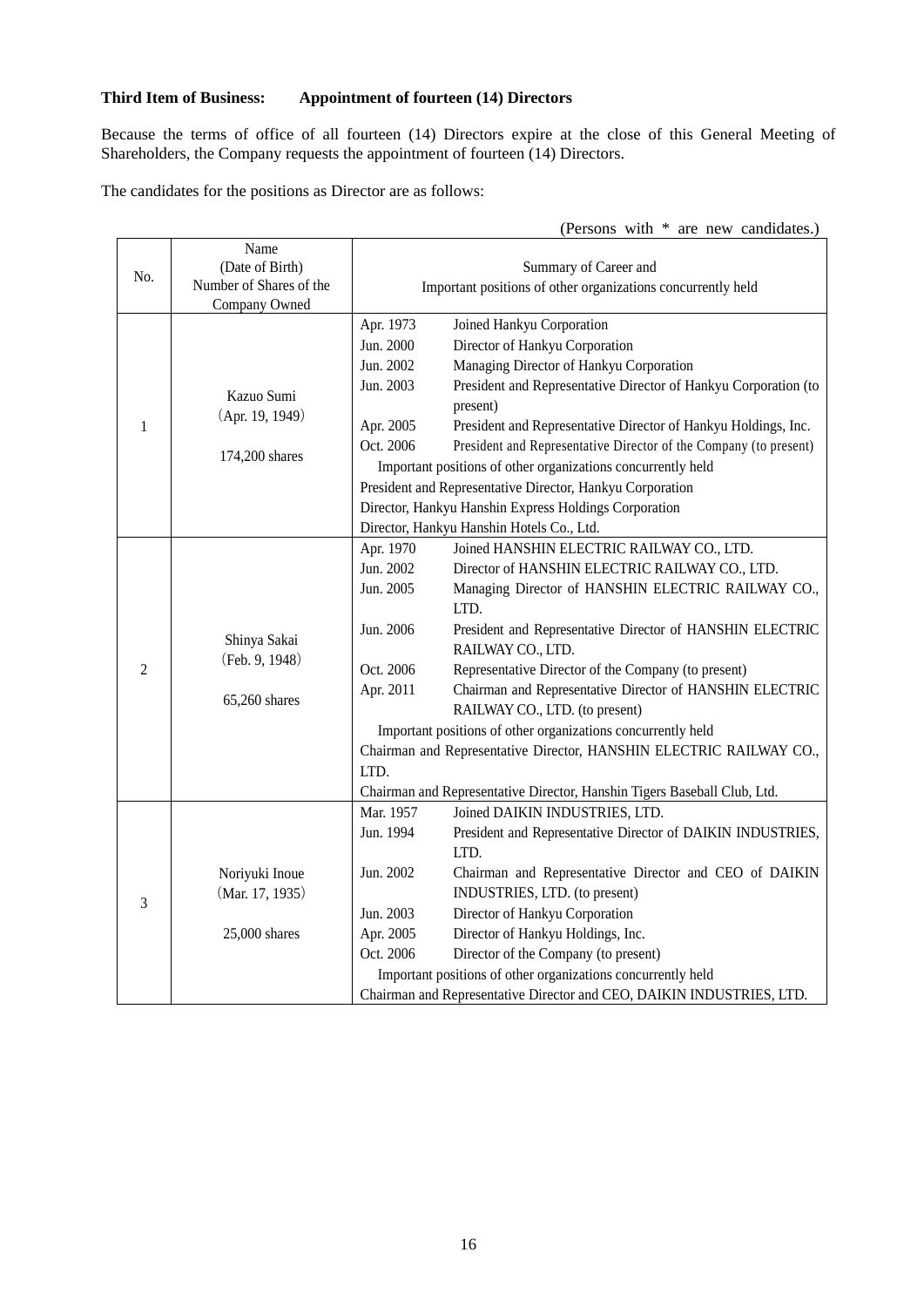| No. | Name<br>(Date of Birth)<br>Number of Shares of the<br>Company Owned | Summary of Career and<br>Important positions of other organizations concurrently held                |                                                                                                                                                                                                                                                                                                                                                                                                                                                                                                                                                                                                                                                                                                                                                                                                                  |
|-----|---------------------------------------------------------------------|------------------------------------------------------------------------------------------------------|------------------------------------------------------------------------------------------------------------------------------------------------------------------------------------------------------------------------------------------------------------------------------------------------------------------------------------------------------------------------------------------------------------------------------------------------------------------------------------------------------------------------------------------------------------------------------------------------------------------------------------------------------------------------------------------------------------------------------------------------------------------------------------------------------------------|
| 4   | Shosuke Mori<br>(Aug. 6, 1940)<br>16,000 shares                     | Apr. 1963<br>Jun. 2005<br>Jun. 2010<br>Jun. 2010<br>Incorporated                                     | Joined The Kansai Electric Power Company, Incorporated<br>President and Representative Director of The Kansai Electric<br>Power Company, Incorporated<br>Director of the Company (to present)<br>Chairman and Representative Director of The Kansai Electric<br>Power Company, Incorporated (to present)<br>Important positions of other organizations concurrently held<br>Chairman and Representative Director, The Kansai Electric Power Company,                                                                                                                                                                                                                                                                                                                                                             |
| 5   | Isao Matsuoka<br>(Dec. 18, 1934)<br>114,386 shares                  | Apr. 1957<br>May 1977<br>Jun. 1985<br>May 1995<br>Apr. 2005<br>Oct. 2006<br>May 2009                 | Joined TOHO CO., LTD.<br>President and Representative Director of TOHO CO., LTD.<br>Director of Hankyu Corporation<br>Chairman and Representative Director of TOHO CO., LTD.<br>Director of Hankyu Holdings, Inc.<br>Director of the Company (to present)<br>Honorary Chairman of TOHO CO., LTD. (to present)<br>Important positions of other organizations concurrently held<br>Honorary Chairman, TOHO CO., LTD.                                                                                                                                                                                                                                                                                                                                                                                               |
| 6   | Shunichi Sugioka<br>(Apr. 1, 1940)<br>48,000 shares                 | Apr. 1964<br>Jun. 2000<br>Jun. 2000<br>Apr. 2005<br>Apr. 2005<br>Oct. 2006<br>Oct. 2007<br>Oct. 2008 | Joined Hankyu Department Stores, Inc.<br>President and Representative Director of Hankyu Department<br>Stores, Inc.<br>Director of Hankyu Corporation<br>Chairman and Representative Director of Hankyu Department<br>Stores, Inc.<br>Director of Hankyu Holdings, Inc.<br>Director of the Company (to present)<br>Chairman and Representative Director and CEO of H <sub>2</sub> O<br>RETAILING CORPORATION (to present)<br>Chairman and Representative Director of Hankyu Hanshin<br>Department Stores, Inc. (to present)<br>Important positions of other organizations concurrently held<br>Chairman and Representative Director and CEO, H <sub>2</sub> O RETAILING CORPORATION<br>Chairman and Representative Director, Hankyu Hanshin Department Stores, Inc.<br>Director, Hankyu Hanshin Hotels Co., Ltd. |
| 7   | Takaoki Fujiwara<br>(Feb. 23, 1952)<br>39,600 shares                | Apr. 1975<br>Jun. 2005<br>Jun. 2007<br>Apr. 2011<br>Jun. 2011<br>LTD.                                | Joined HANSHIN ELECTRIC RAILWAY CO., LTD.<br>Director of HANSHIN ELECTRIC RAILWAY CO., LTD.<br>Managing Director of HANSHIN ELECTRIC RAILWAY CO., LTD.<br>President and Representative Director of HANSHIN ELECTRIC<br>RAILWAY CO., LTD. (to present)<br>Director of the Company (to present)<br>Important positions of other organizations concurrently held<br>President and Representative Director, HANSHIN ELECTRIC RAILWAY CO.,                                                                                                                                                                                                                                                                                                                                                                            |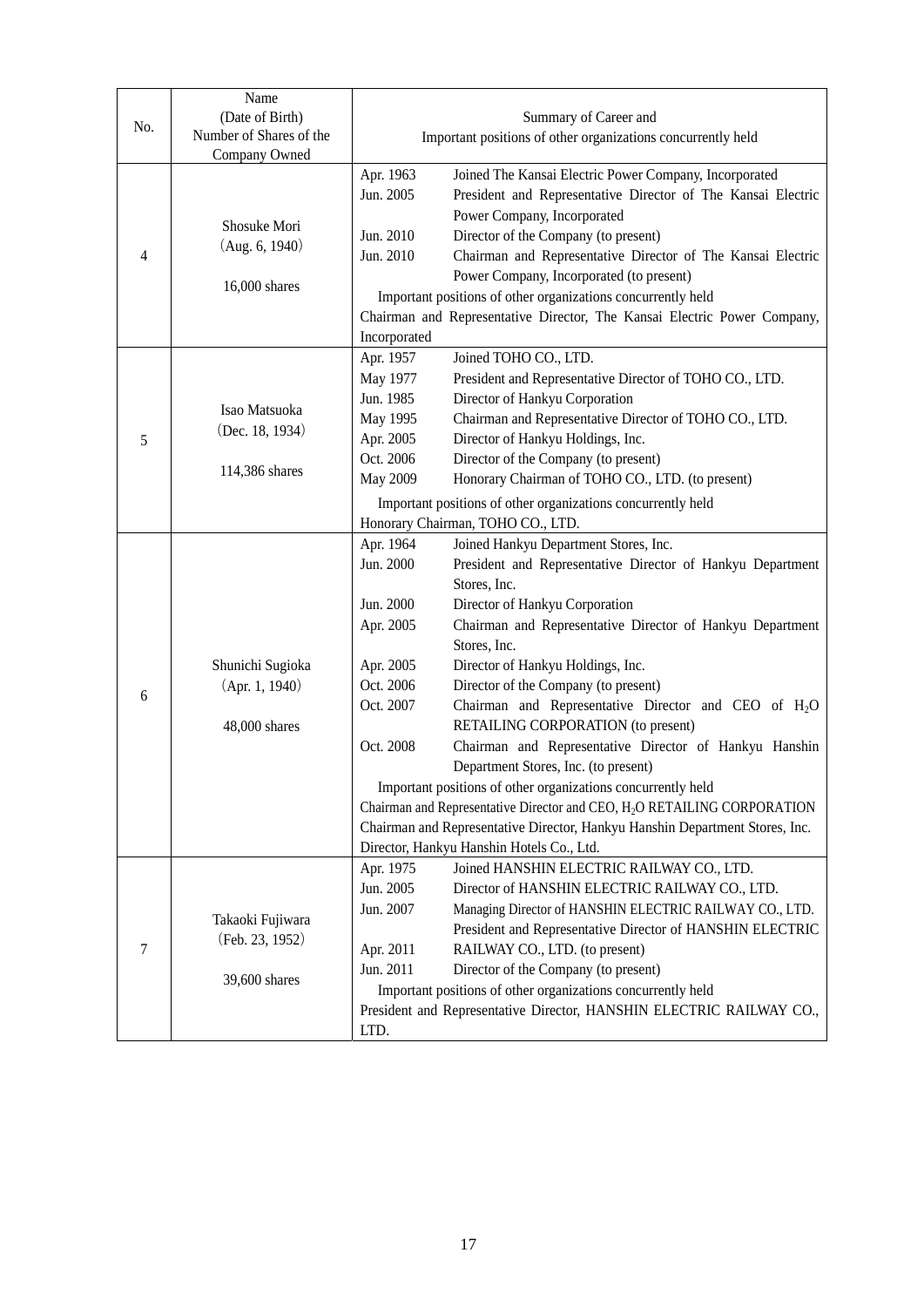| No. | Name<br>(Date of Birth)<br>Number of Shares of the | Summary of Career and<br>Important positions of other organizations concurrently held |                                                                                                                         |  |
|-----|----------------------------------------------------|---------------------------------------------------------------------------------------|-------------------------------------------------------------------------------------------------------------------------|--|
|     | Company Owned                                      |                                                                                       |                                                                                                                         |  |
|     |                                                    | Mar. 1965                                                                             | Joined Hankyu Travel International Co., Ltd.                                                                            |  |
|     |                                                    | Jun. 1996                                                                             | Director of Hankyu Travel International Co., Ltd.                                                                       |  |
|     |                                                    | Jun. 1999                                                                             | Managing Director of Hankyu Travel International Co., Ltd.                                                              |  |
|     |                                                    | Jun. 2003                                                                             | President and Representative Director of Hankyu Travel                                                                  |  |
|     |                                                    |                                                                                       | International Co., Ltd.                                                                                                 |  |
| 8   |                                                    | Jun. 2004                                                                             | Director of Hankyu Corporation                                                                                          |  |
|     | Hiroshi Ojima<br>(Feb. 18, 1943)                   | Apr. 2005                                                                             | Director of Hankyu Holdings, Inc.                                                                                       |  |
|     |                                                    | Oct. 2006                                                                             | Director of the Company (to present)                                                                                    |  |
|     | 53,000 shares                                      | Apr. 2008                                                                             | President and Representative Director of Hankyu Hanshin                                                                 |  |
|     |                                                    |                                                                                       | <b>Express Holdings Corporation</b>                                                                                     |  |
|     |                                                    | Apr. 2010                                                                             | Chairman and Representative Director of Hankyu Hanshin<br><b>Express Holdings Corporation (to present)</b>              |  |
|     |                                                    |                                                                                       | Important positions of other organizations concurrently held                                                            |  |
|     |                                                    |                                                                                       | Chairman and Representative Director, Hankyu Hanshin Express Holdings                                                   |  |
|     |                                                    | Corporation                                                                           |                                                                                                                         |  |
|     |                                                    | Apr. 1977                                                                             | Joined HANSHIN ELECTRIC RAILWAY CO., LTD.                                                                               |  |
|     |                                                    | Jun. 2007                                                                             | President and Representative Director of Hanshin Tigers Baseball<br>Club, Ltd. (to present)                             |  |
|     | Nobuo Minami                                       | Jun. 2008                                                                             | Director of the Company (to present)                                                                                    |  |
| 9   | (Dec. 7, 1954)                                     | Jun. 2008                                                                             | Director of HANSHIN ELECTRIC RAILWAY CO., LTD. (to                                                                      |  |
|     |                                                    |                                                                                       | present)                                                                                                                |  |
|     | 43,000 shares                                      |                                                                                       | Important positions of other organizations concurrently held                                                            |  |
|     |                                                    | Director, HANSHIN ELECTRIC RAILWAY CO., LTD.                                          |                                                                                                                         |  |
|     |                                                    | President and Representative Director, Hanshin Tigers Baseball Club, Ltd.             |                                                                                                                         |  |
|     |                                                    | Apr. 1982                                                                             | Joined Hankyu Corporation                                                                                               |  |
|     | Koichi Kobayashi                                   | Jun. 2004                                                                             | President of Takarazuka Revue Company (to present)                                                                      |  |
| 10  | (Dec. 13, 1959)                                    | Jun. 2005                                                                             | Director of Hankyu Holdings, Inc.                                                                                       |  |
|     |                                                    | Oct. 2006                                                                             | Director of the Company (to present)                                                                                    |  |
|     | 130,397 shares                                     | Important positions of other organizations concurrently held                          |                                                                                                                         |  |
|     |                                                    | President, Takarazuka Revue Company                                                   |                                                                                                                         |  |
|     |                                                    | Apr. 1981                                                                             | Joined Hankyu Corporation                                                                                               |  |
|     |                                                    | Jun. 2005<br>Jun. 2006                                                                | Director of Hankyu Corporation<br>Director of Hankyu Holdings, Inc.                                                     |  |
|     |                                                    | Oct. 2006                                                                             | Director of the Company                                                                                                 |  |
|     | Mitsuo Nozaki<br>(Apr. 8, 1958)                    | Apr. 2007                                                                             | Managing Director of Hankyu Corporation (to present)                                                                    |  |
| 11  |                                                    | Jun. 2011                                                                             | Director of the Company, overseeing Personnel and General                                                               |  |
|     | 76,000 shares                                      |                                                                                       | Affairs Dept., General Manager of Personnel and General Affairs                                                         |  |
|     |                                                    |                                                                                       | Dept. (to present)                                                                                                      |  |
|     |                                                    | Important positions of other organizations concurrently held                          |                                                                                                                         |  |
|     |                                                    | Managing Director, Hankyu Corporation                                                 |                                                                                                                         |  |
|     |                                                    | Apr. 1981                                                                             | Joined HANSHIN ELECTRIC RAILWAY CO., LTD.                                                                               |  |
|     |                                                    | Jun. 2006                                                                             | Director of HANSHIN ELECTRIC RAILWAY CO., LTD.                                                                          |  |
|     |                                                    | Oct. 2006                                                                             | Director of the Company                                                                                                 |  |
|     | Masao Shin                                         | Apr. 2008                                                                             | Managing Director of HANSHIN ELECTRIC RAILWAY CO., LTD.                                                                 |  |
| 12  | (May 22, 1957)                                     |                                                                                       | (to present)                                                                                                            |  |
|     |                                                    | Apr. 2011                                                                             | Director of the Company, overseeing Corporate Planning Dept.                                                            |  |
|     | 38,800 shares                                      |                                                                                       | and Personnel and General Affairs Dept. (to present)                                                                    |  |
|     |                                                    | Important positions of other organizations concurrently held                          |                                                                                                                         |  |
|     |                                                    |                                                                                       | Managing Director, HANSHIN ELECTRIC RAILWAY CO., LTD.<br>Corporate Auditor, Hankyu Hanshin Express Holdings Corporation |  |
|     |                                                    |                                                                                       |                                                                                                                         |  |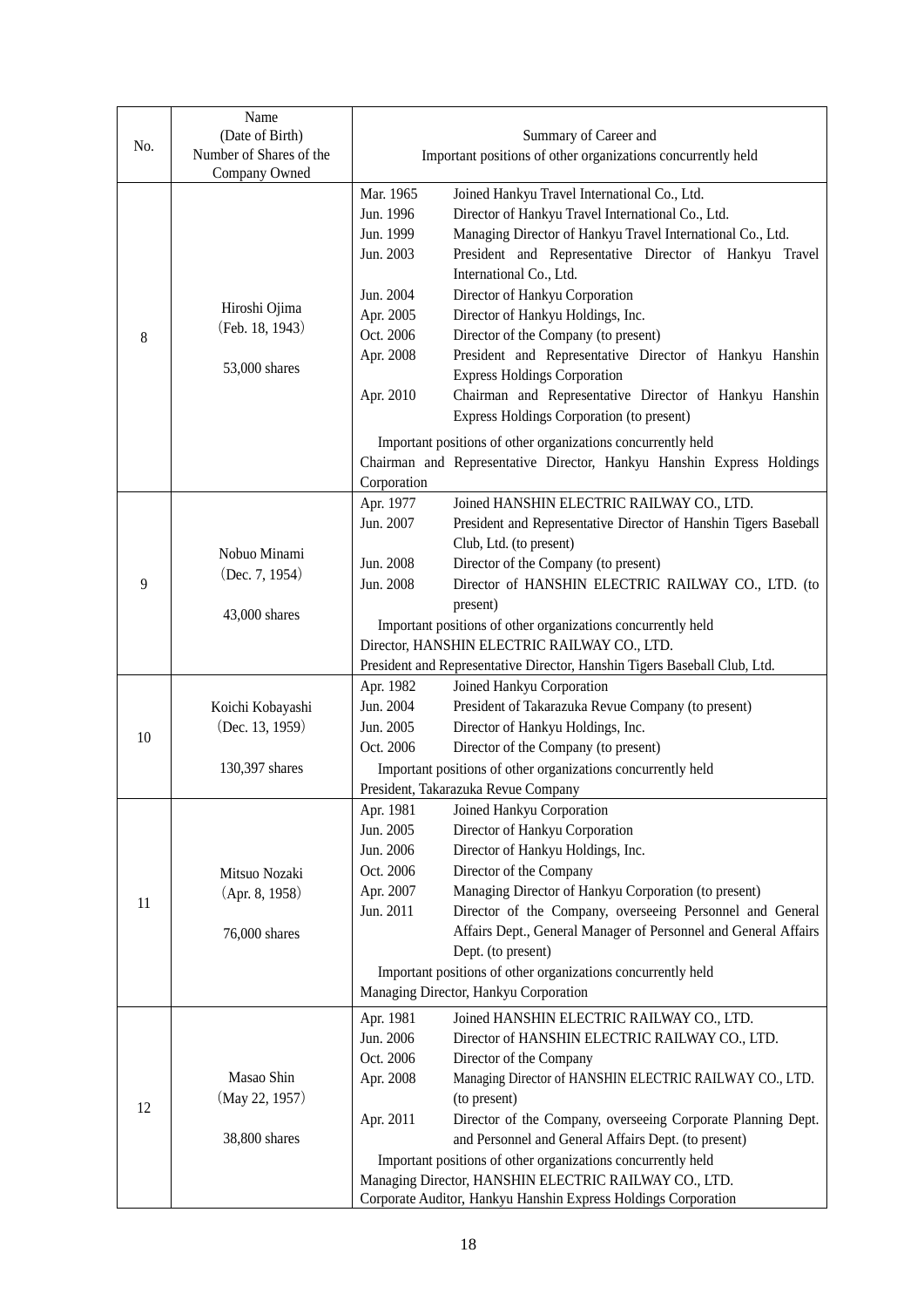| No. | Name<br>(Date of Birth)<br>Number of Shares of the<br>Company Owned | Summary of Career and<br>Important positions of other organizations concurrently held                                                                                                                                                                                                                                                                                                            |  |
|-----|---------------------------------------------------------------------|--------------------------------------------------------------------------------------------------------------------------------------------------------------------------------------------------------------------------------------------------------------------------------------------------------------------------------------------------------------------------------------------------|--|
| 13  | Tsuneo Wakabayashi<br>(Apr. 29, 1959)<br>$60,000$ shares            | Apr. 1983<br>Joined Hankyu Corporation<br>Director of Hankyu Corporation<br>Apr. 2007<br>Managing Director of Hankyu Corporation (to present)<br>Apr. 2009<br>Jun. 2011<br>Director of the Company, overseeing Corporate Planning Dept.<br>(to present)<br>Important positions of other organizations concurrently held<br>Managing Director, Hankyu Corporation                                 |  |
| 14  | Hiroshi Desaki*<br>(Dec. 27, 1958)<br>$45,000$ shares               | Apr. 1980<br>Joined Hankyu Corporation<br>Apr. 2007<br>Director of Hankyu Corporation<br>Apr. 2011<br>Managing Director of Hankyu Corporation<br>Apr. 2012<br>President and Representative Director of Hankyu Hanshin Hotels<br>Co., Ltd. (to present)<br>Important positions of other organizations concurrently held<br>President and Representative Director, Hankyu Hanshin Hotels Co., Ltd. |  |

(Notes)

- 1. Candidates for the positions as Director have no special interest in the Company.
- 2. Mr. Noriyuki Inoue and Mr. Shosuke Mori are candidates for the positions as Outside Directors.
- 3. The Company has filed with the securities exchange on which its shares are listed a report on independent officers, detailing that Mr. Noriyuki Inoue and Mr. Shosuke Mori are independent officers. Mr. Noriyuki Inoue and Mr. Shosuke Mori meet criteria for exercise of independent judgement stipulated by the Stock Exchanges.
- 4. The reason to appoint Mr. Noriyuki Inoue and Mr. Shosuke Mori, respectively, is as follows:
	- (1) Mr. Noriyuki Inoue: Because he has held the position as representative director of DAIKIN INDUSTRIES, LTD. for a long time and as vice-chairman of Kansai Economic Federation, he is expected to express opinions using his abundant experience and from the perspective of a business leader.

 His term of office from the appointment as Outside Director of the Company to the close of this General Meeting of Shareholders is nine (9) years.

 It is noted that it was discovered in April 2009 that some departments and some subsidiaries of DAIKIN INDUSTRIES, LTD. at which Mr. Inoue held a position as representative director, carried out inappropriate accounting processes.

(2) Mr. Shosuke Mori: Because he has long held the position of representative director of The Kansai Electric Power Company, Incorporated, which carries out business expected to benefit the public as our group does, and of chairman of Kansai Economic Federation, Mr. Mori is expected to express opinions using his abundant managerial experience, and from the perspective of a business leader and with understanding of corporate social responsibility.

His term of office from the appointment as Outside Director of the Company to the close of this General Meeting of Shareholders is two (2) years.

It is noted that in August 2008, the Japan Fair Trade Commission issued a cease and desist order to All Nippon Airways Co., Ltd., where Mr. Mori held the position of director, because All Nippon Airways Co., Ltd. had breached the Act against Unjustifiable Premiums and Misleading Representations in respect of its newspaper advertisement for the introduction of its new service (which was considered a representation by which the quality, standard or any other matter relating to the substance of goods or services are shown to be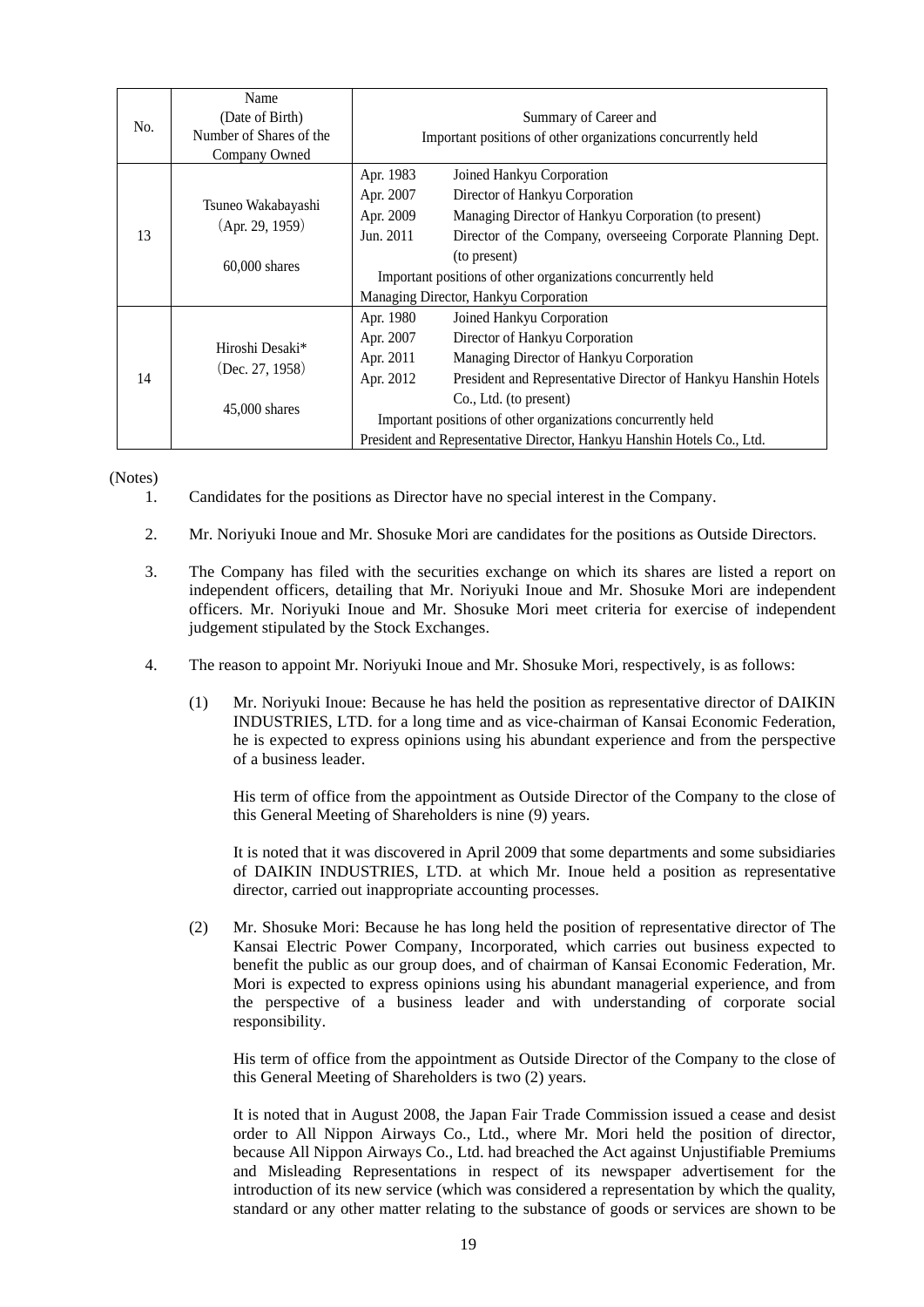much better than the actual goods or services offered, whereby customers are unjustly enticed and fair competition is impeded). With respect to this matter, Mr. Mori proposed renewed preventative measures at the meeting of the board of directors of All Nippon Airways Co., Ltd, from such perspectives as respect for customers and the importance of building confidence.

In addition, All Nippon Airways Co., Ltd. entered into a plea bargain with the U.S. Department of Justice regarding an alleged price coordination for air passenger transportation and air cargo in October 2010. All Nippon Airways Co., Ltd. was also ordered to pay surcharge by the Korea Fair Trade Commission for an alleged violation of the Fair Trade Act of Korea in relation to air cargo in November 2010. With respect to this matter, Mr. Mori proposed renewed preventative measures looking to the importance of social responsibility, the strengthening of the compliance system and other such concerns at the meeting of the board of directors of All Nippon Airways Co., Ltd.

- 5. The Company enters into individual contracts with Messrs. Noriyuki Inoue and Shosuke Mori, pursuant to the provisions of Article 427, Paragraph 1 of the Companies Act and Article 28 of the Articles of Incorporation of the Company to the effect that their respective liability for damages under Article 423, Paragraph 1 of the Companies Act shall be limited to the amount specified by laws and ordinances.
- 6. Hankyu Corporation carried out corporate division on April 1, 2005, whereby Hankyu Corporation transferred its railway business and all other businesses to Hankyu Railway Business Succession Co., Ltd. (its trade name was changed to Hankyu Corporation on April 1, 2005), and changed its trade name to Hankyu Holdings, Inc. at the same time.
- 7. Hankyu Holdings, Inc. changed its trade name to Hankyu Hanshin Holdings, Inc. on October 1, 2006 upon the business integration with HANSHIN ELECTRIC RAILWAY CO., LTD.
- 8. Hankyu Travel International Co., Ltd. carried out corporate division on April 1, 2008, whereby Hankyu Travel International Co., Ltd. transferred its travel business to Hankyu Travel International Travel Business Succession Co., Ltd. (its trade name was changed to Hankyu Travel International Co., Ltd. on April 1, 2008) and its international transportation business to Hankyu Express International Co., Ltd., and changed its trade name to Hankyu Hanshin Express Holdings Corporation at the same time.
- 9. Hankyu Department Stores, Inc. carried out corporate division on October 1, 2007, whereby Hankyu Department Stores, Inc. transferred its department store business to the newly established Hankyu Department Stores, Inc., and changed its trade name to  $H_2O$  RETAILING CORPORATION at the same time. In addition, the newly established Hankyu Department Stores, Inc., merged with Hanshin Department Stores, Inc., on October 1, 2008, and changed its trade name to Hankyu Hanshin Department Stores, Inc.